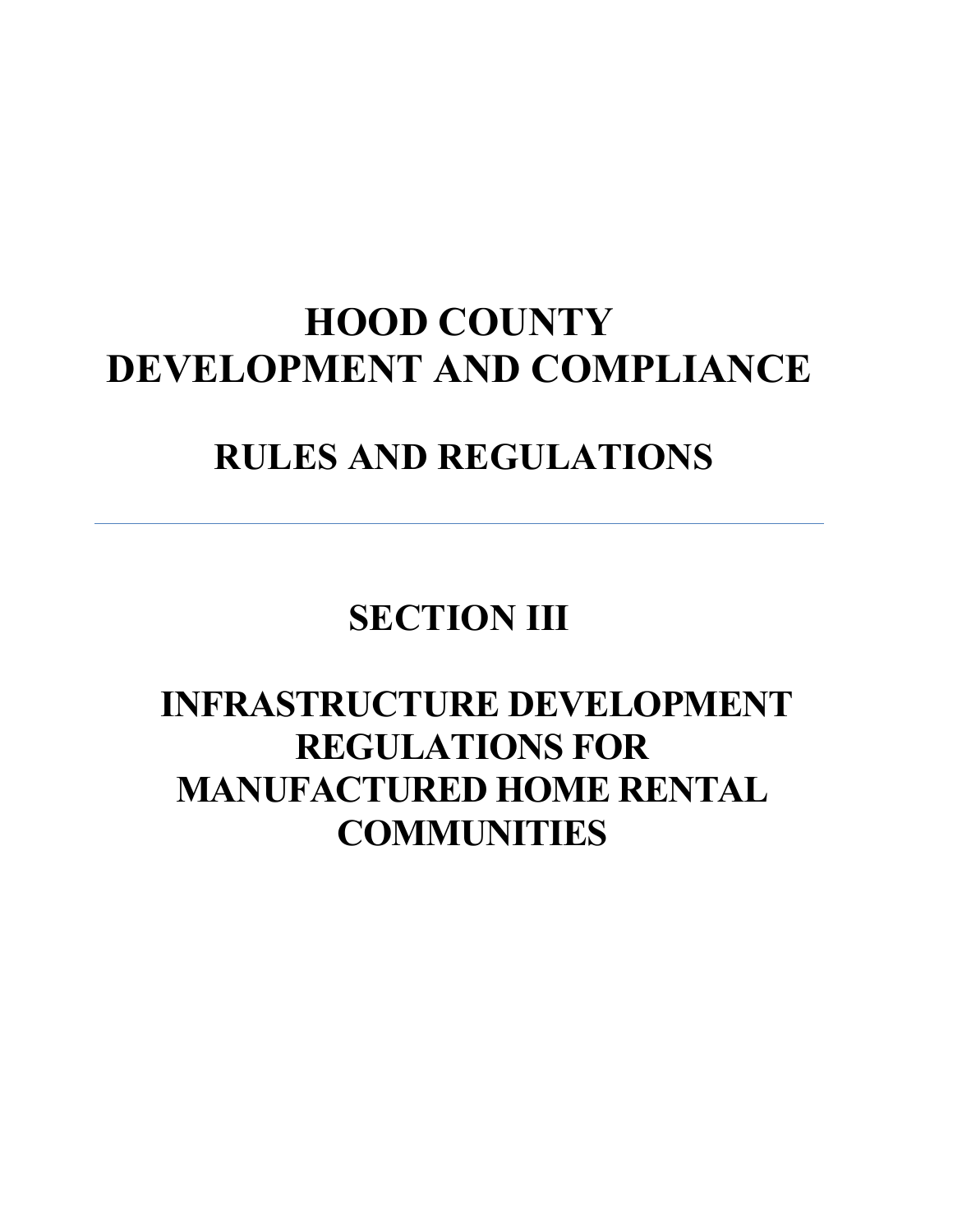#### **HOOD COUNTY**

# **SECTION III INFRASTRUCTURE DEVELOPMENT REGULATIONS FOR MANUFACTURED HOME RENTAL COMMUNITIES**

#### *TABLE OF CONTENTS*

#### Article I. General Provisions

Article II.

| Section 1.                               | Purpose                    |  |  |  |
|------------------------------------------|----------------------------|--|--|--|
| Section 1.2                              | <b>Development Process</b> |  |  |  |
| Section 1.3                              | Findings                   |  |  |  |
| Section 1.4                              | Order                      |  |  |  |
| Section 1.5                              | Interpretation             |  |  |  |
| Section 1.6                              | Amendments to Regulations  |  |  |  |
| Definitions                              |                            |  |  |  |
| Section 2.1                              | General Interpretation     |  |  |  |
| Section 2.2                              | Definitions                |  |  |  |
| Application Dequirements and Dreasedures |                            |  |  |  |

#### Article III. Application Requirements and Procedures

- Section 3.1 Authorization to Submit Application
- Section 3.2 General Requirements
- Section 3.3 Pre-Application Procedures
- Section 3.4 Development Plan Approval Process
- Section 3.5 Application Materials
- Section 3.6 Complete Application Required
- Section 3.7 Approval Procedure
- Section 3.8 Expiration of Approval
- Section 3.9 Application Fees
- Section 3.10 Manufactured Home Rental Communities Within the Extra territorial Jurisdiction of a Municipality
- Section 3.11 Inspections
- Section 3.12 Certificate of Compliance
- Section 3.13 Taking Impact Assessment
- Section 3.14 Proportionality Determination

#### Article IV. Streets and Road Construction and Design

- Section 4.1 Compliance with Concept Plan
- Section 4.2 Required Streets and Roadway
- Section 4.3 Roadway Layout
- Section 4.4 Design Criteria and Construction Standards for Streets
- Section 4.5 Vehicular Access
- Section 4.6 Street Names and Signs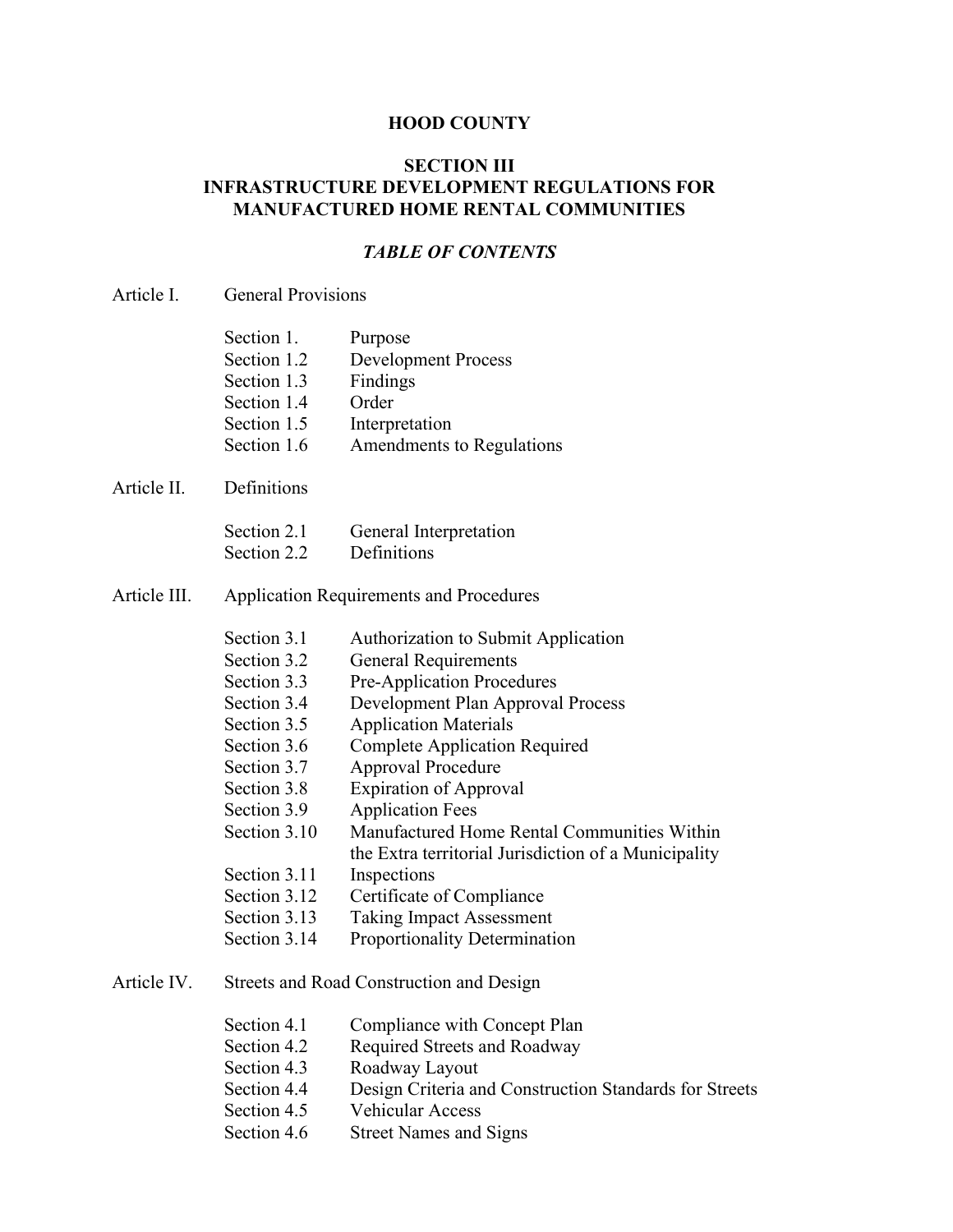| <b>Publicly Maintained and Dedicated Paved Streets</b><br>Section 4.7 |
|-----------------------------------------------------------------------|
|-----------------------------------------------------------------------|

- Section 4.8 Private Streets
- Section 4.9 Permit Required for Construction in Right-of-Way
- Section 4.10 Installation of Utility Lines
- Section 4.11 Temporary Construction Erosion Controls
- Section 4.12 County Acceptance of Roadways
- Article V. Drainage and Flood Controls

| Section 5.1 |  |  |  |  | Compliance with Concept Plan |  |
|-------------|--|--|--|--|------------------------------|--|
|             |  |  |  |  |                              |  |

- Section 5.2 Storm Water Runoff into County Drainage Facilities
- Section 5.3 Sizing of Drainage Facilities
- Section 5.4 Other Drainage Facilities
- Section 5.5 Conveyance of 100-Year Storm Frequency Flows
- Section 5.6 Completion of Drainage System Prior to Acceptance of Road Maintenance
- Section 5.7 Lot Size
- Section 5.8 Maximum Headwater Elevation for Drainage Crossings
- Section 5.9 Drainage Plan Requirements
- Section 5.10 Drainage Design Methodology
- Section 5.11 Floodplain Management
- Section 5.12 Easements
- Section 5.13 Responsibilities of Owners
- Article VI. Water and Wastewater Standards

| Section 6.1 | Compliance with Concept Plan         |
|-------------|--------------------------------------|
| Section 6.2 | Compliance with On-Site Sewage Rules |
| Section 6.3 | <b>Individual Septic Tanks</b>       |
| Section 6.4 | Fire Protection                      |
|             |                                      |

Article VII. Variances and Appeals

| Reviewing Body               |
|------------------------------|
| Criteria for Variances       |
| <b>Application Materials</b> |
| Procedures for Review        |
| Appeals                      |
|                              |

Article VIII. Enforcement

| Section 8.1 | <b>Offenses</b>                      |
|-------------|--------------------------------------|
| Section 8.2 | <b>Enforcement Actions</b>           |
| Section 8.3 | <b>Enforcement of Building Lines</b> |
| Section 8.4 | <b>Prohibitions</b>                  |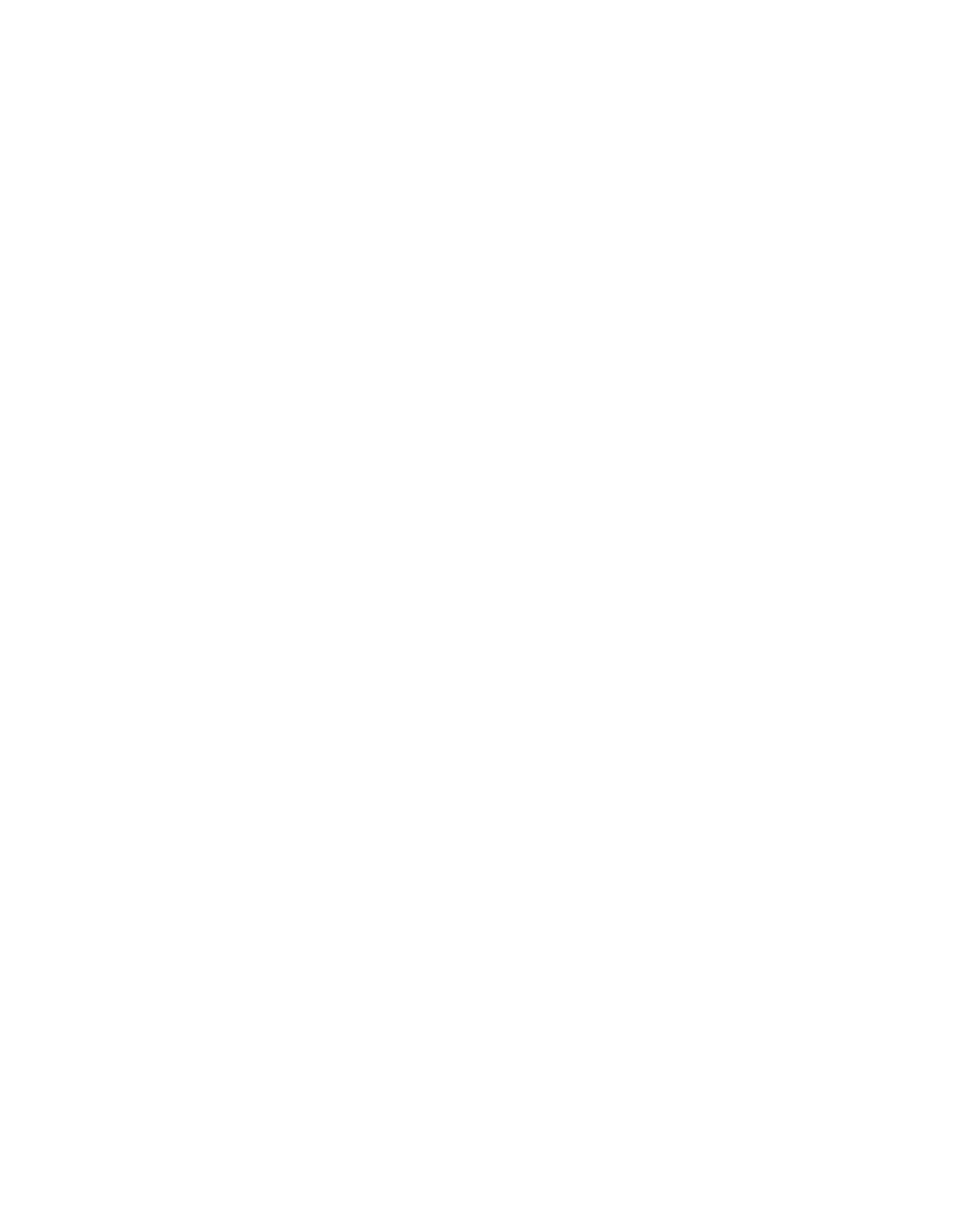# **HOOD COUNTY Infrastructure Development Regulations for Manufactured Home Rental Communities**

# **Article I. General Provisions**

# PURPOSE AND AUTHORITY

#### Section 1.1 Purpose

The regulations contained herein are intended to implement the County's Strategic Plan and the State's manufactured home rental community laws for Counties. These regulations are designed to encourage the development of a quality physical environment by establishing standards for the provision of adequate storm water drainage, transportation, public utilities and facilities, and other infrastructure necessary for ensuring the creation and continuance of a healthy, safe and efficient community that provides for the conservation, enhancement and protection of its human and natural resources. The manufactured home rental community regulations are intended to promote the health, safety, and general welfare of the County's citizens.

### Section 1.2 Development Process

The submittal and review of an infrastructure development plan is the second step in the development process for manufactured home rental communities which are subject to the general development regulations established by the County pursuant to Chapters 231, 232, and 233 of the Local Government Code. Only after obtaining approval of a concept plan by the Commissioners'Court pursuant to the County's Development Permit Regulations, shall the property owner be authorized to submit an infrastructure development plan application pursuant to these 1999 manufactured home rental community regulations.

### Section 1.3 Findings

The Hood County Commissioners'Court hereby makes the following findings:

- 1. The Commissioners'Court of Hood County has been delegated the authority to regulate the manufactured home rental community and development process pursuant to, but not limited to, the following Texas statutes:
	- a. Texas Local Government Code, Chapters 231, 232, and 233;
	- b. Texas Health and Safety Code, Chapters 121, 122, 341, 366 and 368;
	- c. Texas Water Code, Chapters 16 and 26; and
	- d. Texas Transportation Code, Chapter 251
- 2. The Commissioners' Court of Hood County has been delegated responsibility under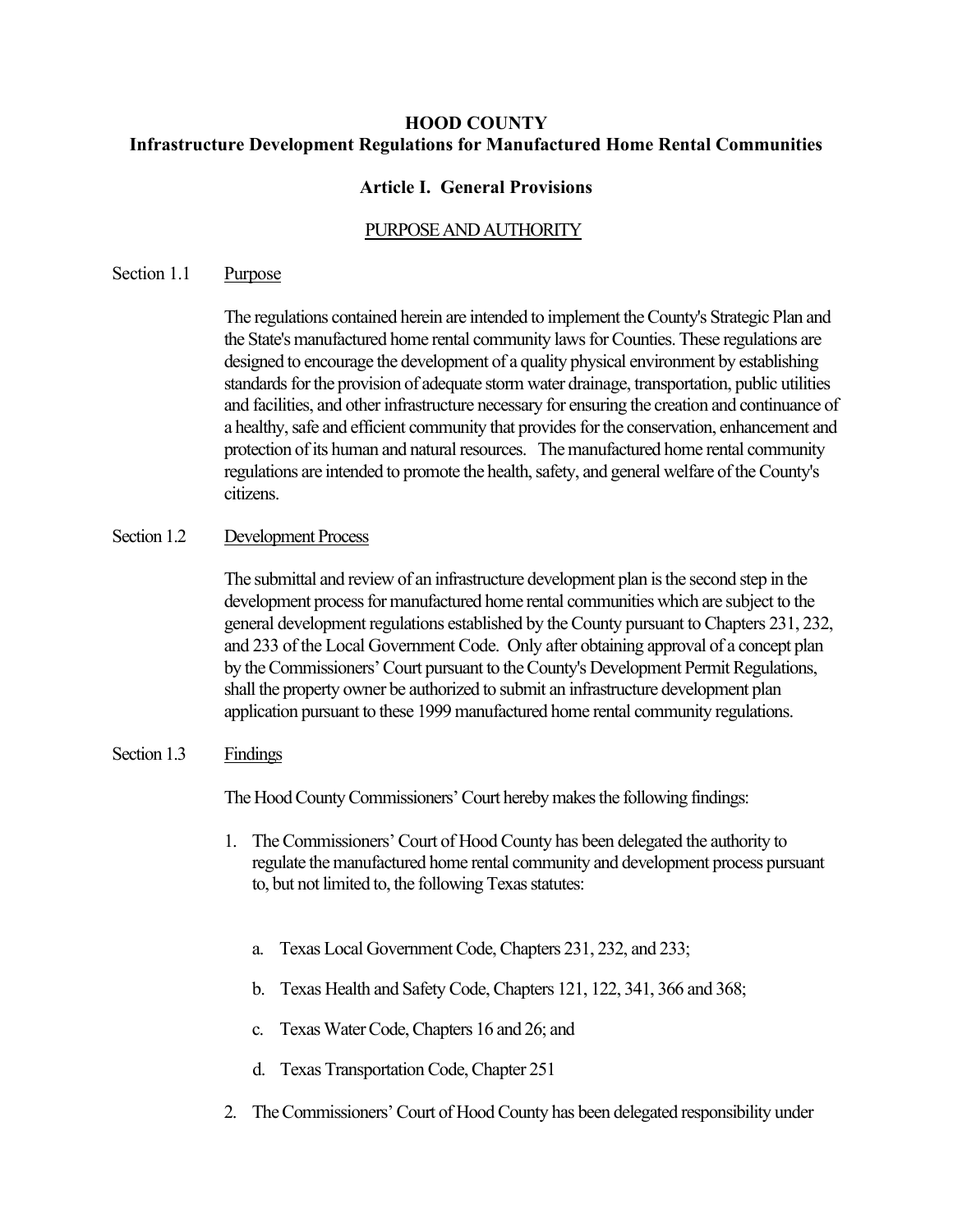Texas law for overseeing the quality of water resources in the County as impacted by rapid growth and development, and these Regulations are necessary to implement such authority;

- 3. The Commissioners'Court of Hood County is the authorized agent for the licensing and regulation of on-site sewage facilities within Hood County, and these Regulations are necessary to implement such authority;
- 4. The Commissioners'Court of Hood County has the authority and obligation to exercise general control over the roads, highways, bridges and related drainage structures and development within Hood County, and these Regulations are necessary to implement such authority
- 5. The Commissioners'Court of Hood County has responsibility under the Federal Emergency Management Act (FEMA) to administer floodplain development regulations within the County, and these Regulations are necessary to implement such authority;
- 6. The Commissioners'Court of Hood County has considered the potential pollution, nuisances and injury to public health that could be caused by the use of on-site sewage facilities within the County, and has adopted these Regulations in part to abate or prevent the potential pollution, nuisances or injury to public health;
- 7. The Commissioners'Court of Hood County has the authority and obligation to protect the public health, safety and welfare of the citizens of Hood County;
- 8. The infrastructure standards contained in these Regulations are no more stringent than requirements applicable to subdivisions within the County;
- 9. The Commissioners'Court of Hood County has determined that these regulations are exempt from the requirement to conduct a takings impact assessment pursuant to Texas Government Chapter 2007; and
- 10. These Regulations are adopted to preserve and protect the resources, public health and private property interests of Hood County.

#### Section 1.4 Order

The Commissioners'Court of Hood County, following public notice, investigation and hearing, has declared and hereby declares these Manufactured Home Rental Community Regulations to be necessary and appropriate to accomplish the purposes and goals enumerated above. These regulations have been adopted by order of the Hood County Commissioners'Court to provide a framework for the orderly and efficient development of rural and suburban Hood County.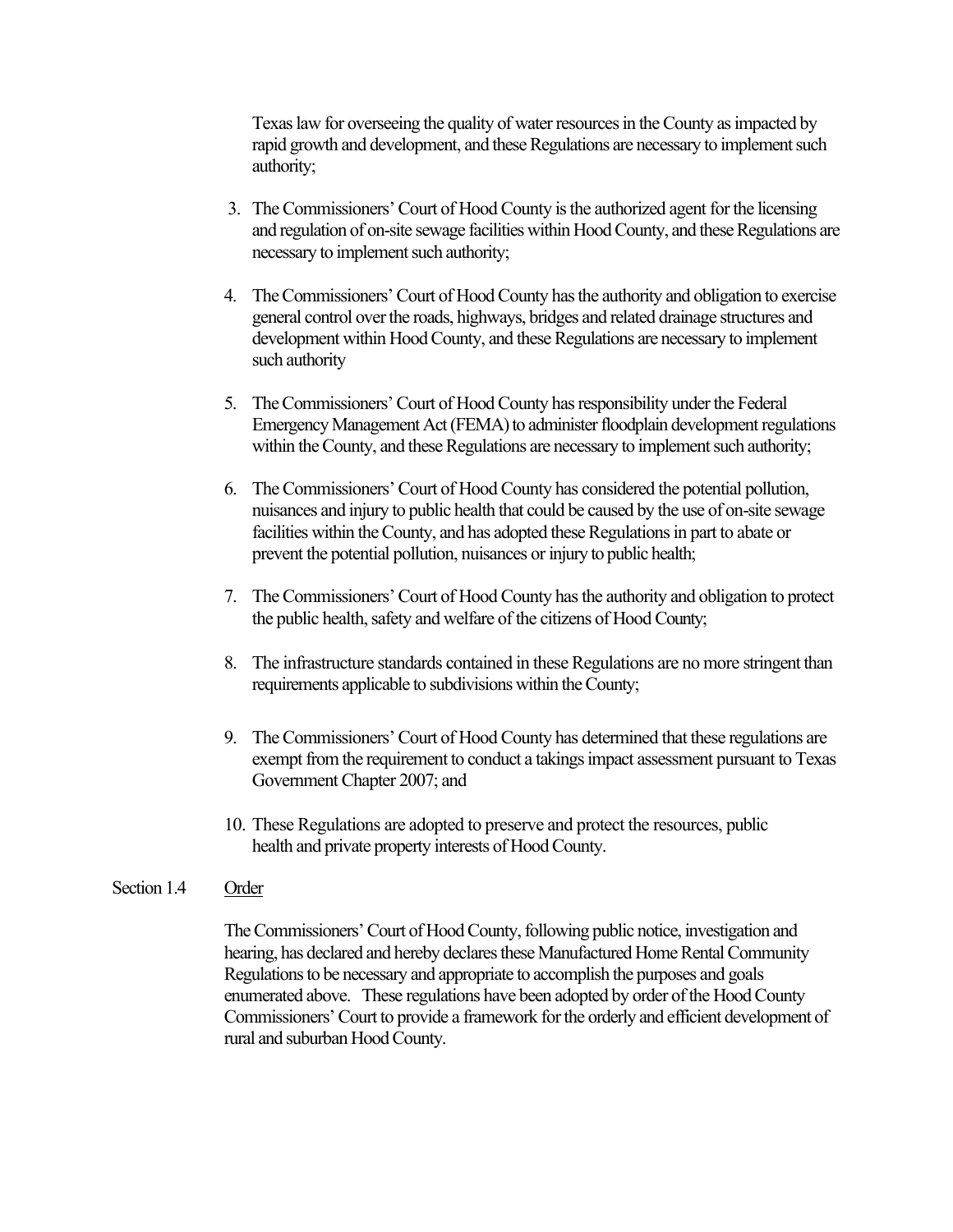### Section 1.5 Interpretation

In the interpretation and application of the provisions of these Regulations, it is the intention of the Commissioners'Court of Hood County that the principles, standards and requirements provided for herein shall be minimum requirements for the planning and development of manufactured home rental communities within Hood County and shall supersede any conflicting regulations. It is the further intent of the Court that these regulations shall be interpreted in conjunction with the Court's orders relating to development permits and onsite sewage facility permits.

### Section 1.6 Amendment to Regulations

The Commissioners'Court may, by order adopted and entered in the minutes of the Commissioners' Court, amend from time to time the minimum infrastructure standards for manufactured home rental communities located in the county outside the limits of a municipality. Such order must be adopted by a simple majority vote.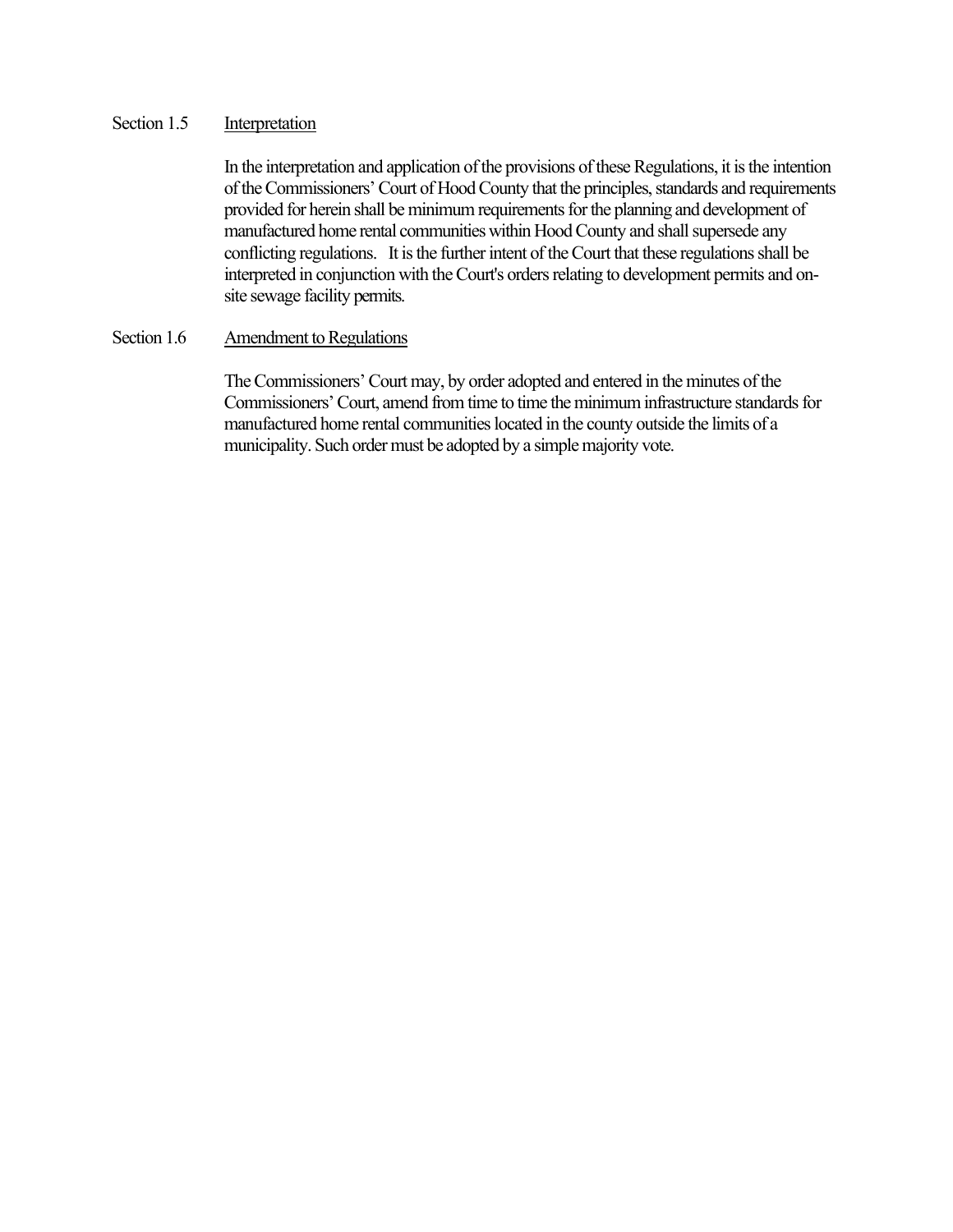#### **Article II. Definitions**

- Section 2.1 General Interpretation. When not inconsistent with the context, words used in the present tense include the future; words used in the plural number include the singular number (and vice versa); and words used in the masculine gender include the feminine gender (and vice versa). Definitions not expressly prescribed herein are to be determined in accordance with customary usage in planning and engineering practice. The word "shall is always mandatory, while the word "may" is merely directory.
- Section 2.2 For the purpose of these Regulations, the following terms, phrases, words and their derivations shall have the meaning given herein.
	- 1. Acre A unit of area equal to 43,560 square feet. When calculating the acreage of any lot, the gross square footage within the lot shall be used, provided any that is within a private roadway easement or an easement for a shared access driveway shall be excluded.
	- 2. Applicant- An owner or its authorized representative seeking approval of a proposed subdivision pursuant to these Regulations.
	- 3. Building Setback Line The line within a property defining the minimum horizontal distance between a building or other structure and the adjacent street and/or property  $line(s)$ .
	- 4. Business day A day other than a Saturday, Sunday, or holiday recognized by this state or county.
	- 5. Commissioners'Court- The Commissioners'Court of Hood County.
	- 6. Concept Plan A schematic plan of a proposed development site showing the information necessary to obtain authorization to proceed with development of the project pursuant to the County's Development Permit Regulations.
	- 7. County Hood County, Texas.
	- 8. County Clerk The County Clerk of Hood County.
	- 9. County Road Administrator The Official responsible for the maintenance of the roads under the County Road System.
	- 10. County Road System Those public dedicated streets that have been accepted by specific approval action of the Commissioners'Court.
	- 11. Development- All land modification activity, including the grading or construction of buildings, roads, paved storage areas, parking lots and/or other impervious structures or surfaces.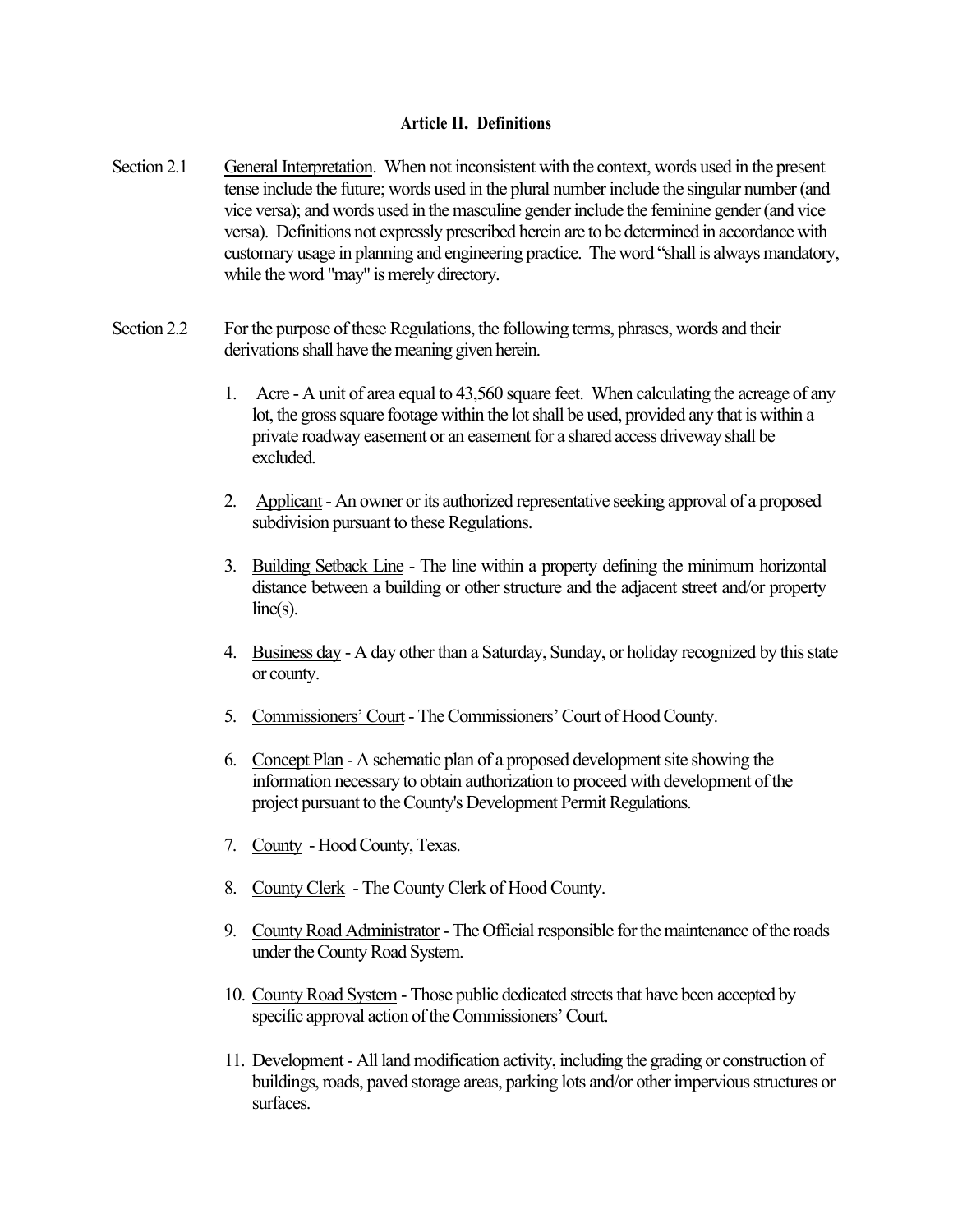- 12. Development Permit Regulations -County orders, collectively, implementing Subchapter K of Texas Local Government Code, Chapter 231.
- 13. Development Plan Infrastructure Development Plan.
- 14. Director of Development The Official specifically employed by the County to manage and administer the Hood County Development Regulations.
- 15. Director of Health -- The Director of the Hood County Health Department and any successor thereto.
- 16. Drainage Plan or Study A general plan for handling the storm water affecting property proposed for development.
- 17. Easement -The word "easement" shall mean an area for restricted use on private property upon which a public utility/entity shall have the right to remove and keep removed all or part of any buildings, fences, trees, shrubs or other improvements or growths which in any way endanger or interfere with the construction, maintenance and/or efficiency of its respective systems on or within any of these easements.
- 18. Engineer A registered professional civil engineer, or the firm of registered professional consulting engineers, that has been specifically employed by the developer/property owner, and licensed to practice in Texas.
- 19. Filing Date The filing date is when all necessary forms, fees and copies are submitted and accepted for filing by action of issuance of a fee receipt by the County.
- 20. Infrastructure Development Plan A plan indicating compliance with and provisions for streets, utilities, drainage, water, and sewer and other requirements for the development of a manufactured home rental community, including but not limited to a survey identifying the proposed boundaries of the manufactured home rental community, any significant features of the community, the proposed location of manufactured home rental community spaces, utility easements, facilities and lines, and dedications of rightof-way; and specifications of street or road ingress and egress for fire and emergency vehicles.
- 21. Lot Any tract or parcel of land divided or undivided for individual rental, lease or for any other distinct purpose, such as a community center, within the overall manufactured home rental community and which is identified by a tract or lot number or symbol.
- 22. Manufactured Home Either a HUD-code manufactured home or a mobile home. A HUD-code manufactured home is a structure constructed on or after June 15, 1976, according to the rules of the United States Department of Housing and Urban Development, transportable in one or more sections, which, in the traveling mode, is eight body feet or more in width or 40 body feet or more in length, or when erected on site, is 320 or more square feet, and which is built on a permanent chassis and destined to be used as a dwelling with or without a permanent foundation when connected to the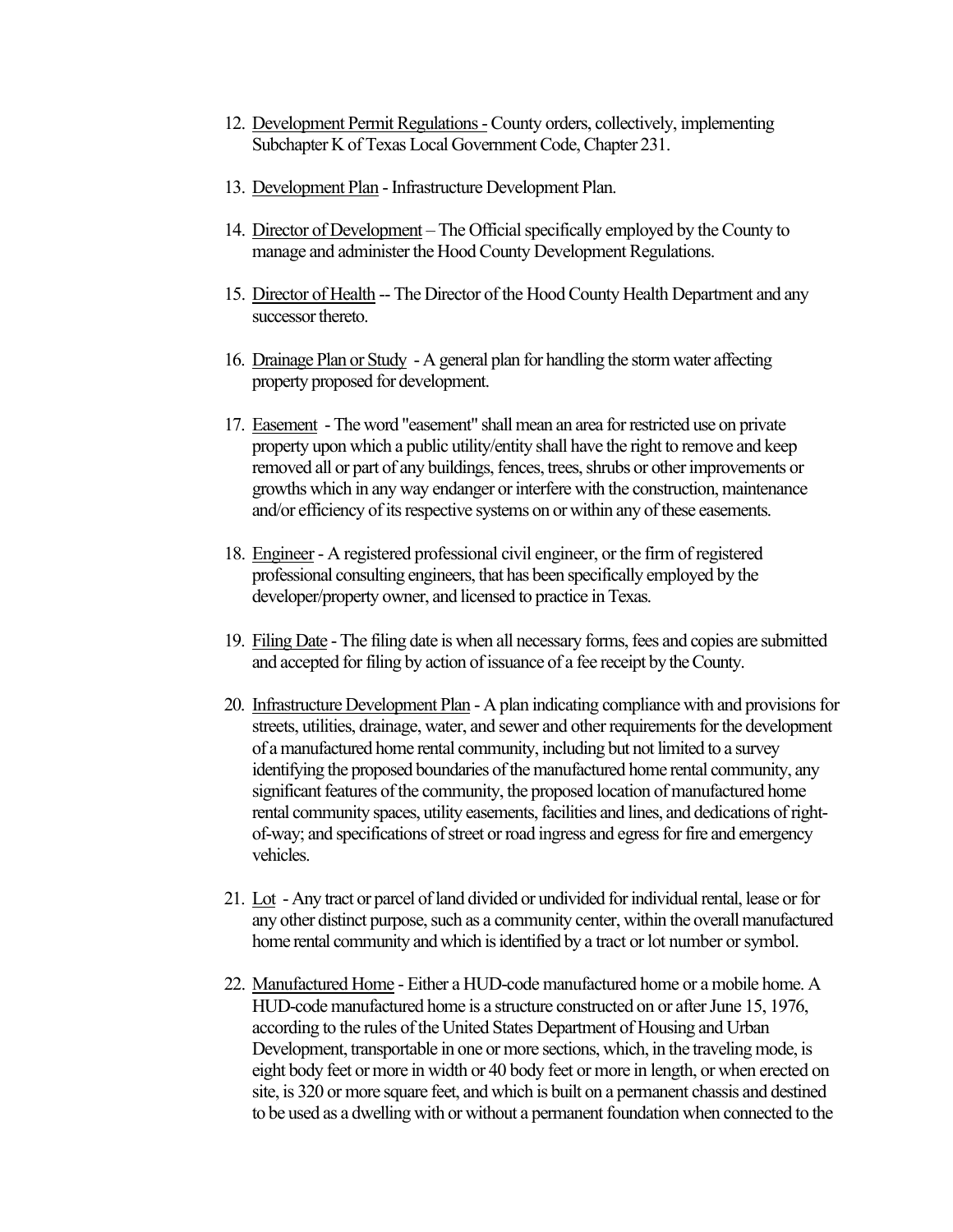required utilities, and includes the plumbing, heating, air-conditioning, and electrical systems.

- 23. Manufactured Home Rental Community a plot or tract of land that isseparated into two or more spaces or lots that are rented, leased, or offered for rent or lease, for a term of less than 60 months without a purchase option, for the installation of manufactured homes for use and occupancy as residences.
- 24. Mobile Home A structure that was constructed before June 15, 1976, transportable in one or more sections, which, in the traveling mode, is eight body feet or more in width or 40 body feet or more in length, or, when erected on site, is 320 or more square feet, and which is built on a permanent chassis and designed to be used as a dwelling with or without a permanent foundation when connected to the required utilities and includes the plumbing, heating, air-conditioning and electrical systems.
- 25. On-Site Facilities- On-site facilities shall mean those existing or proposed streets, utilities, drainage, water, and sewer and other infrastructure improvements provided within the boundaries of the land on which the manufactured home rental community is to be constructed. On-site facilities shall also mean those existing or proposed facilities, which are required to be constructed, or improved on the perimeter of the property in rights-of-way to be provided by the owner and which are required to serve the manufactured home rental community. These include streets, water lines, sewer lines, storm drainage, curb and gutter, and any other infrastructure improvements needed to serve the property.
- 26. Owner The owner of the land on which the manufactured home rental community is to be constructed .
- 27. Pavement Width The portion of a street that is available for vehicular traffic. Where curbs are used, the pavement width is the portion, which is face-to-face with respect to the curb.
- 28. Perimeter Street Any existing or planned street that abuts a manufactured home rental community.
- 29. Regulations -The "Hood County Manufactured Home Rental Community Regulations," as may be amended.
- 30. Right-of-Way A parcel of land that is occupied, or intended to be occupied, by a street or alley. Where appropriate, "right-of-way" may include other facilities and/or utilities such as sidewalks; railroad crossings; electrical, telecommunication, oil, gas, water, sanitary sewer or storm sewer facilities; or which is used for any other special use. The term "right-of-way" shall also include parkways and medians, which are located outside of actual pavement. The term "right-of-way"

excludes the lots or parcels adjoining such right-of-way, and any land included within the dimensions of such lots or parcels.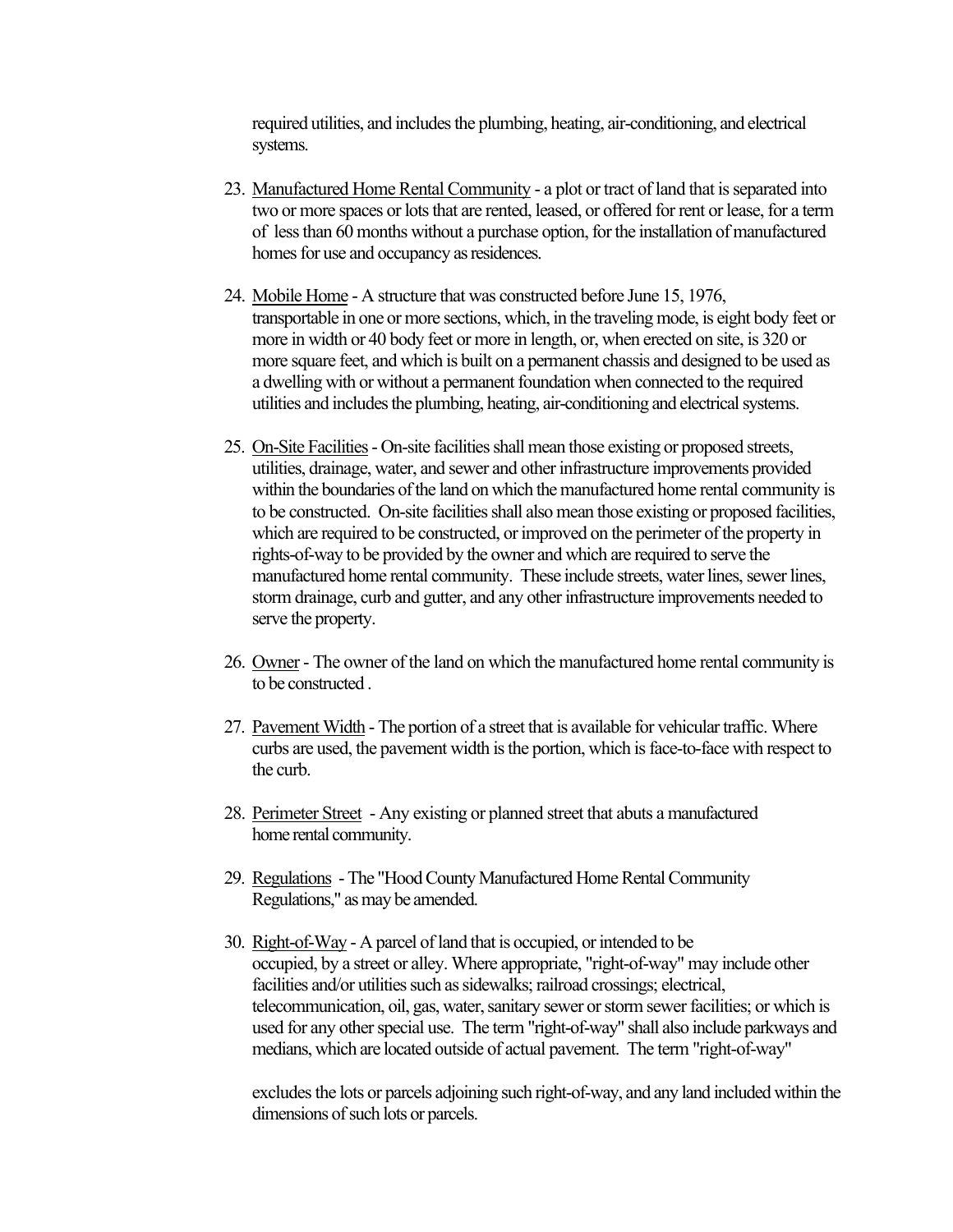- 31. Setback See "Building Setback Line."
- 32. Street- A right-of-way, whether public or private and however designated, which provides vehicular access to the manufactured home rental community. A street may be classified as follows:
	- a. Private streets are residential streets that are typically owned and maintained by an entity other than the County or municipality in which they are located, and that are generally intended to serve the residents located thereon but not the public at large.
	- b. Public streets are those streets that are dedicated to and accepted by the County.
- 33. Street Cul-De-Sac A street with only one (1) outlet which has an approved turnaround at the closed end, and which is typically (although not always) intended to remain closed off (i.e., not extended into adjacent property).
- 34. Street. Dead-End A street, other than a cul-de-sac, with only one outlet.
- 35. Street Improvement For purposes of these Regulations, "street improvement" means any street or road, together with all appurtenances required by County Regulations to be provided with such street or road, and including but not limited to sidewalks, drainage facilities to be situated within the right-of-way for such street or road, traffic control devices, street lights and street signs.
- 36. Substandard Street- An existing street or road that does not meet the minimum specifications in the County's thoroughfare construction standards and specifications (as contained within the "Standard Specifications for Public Works Construction," published by the North Central Texas Council of Governments, as may be amended), and which is not constructed to the ultimate extent or configuration for the type of roadway it is designated for on the County's Master Thoroughfare Plan. A standard street is a street or road that meets or exceeds said standard specifications and designation on the Master Thoroughfare Plan.
- 37. Surveyor- A licensed state land surveyor or a registered public surveyor, as authorized by the State statutes to practice the profession of surveying.
- 38. Takings Impact Assessment- An assessment made in compliance with Chapter 2007 of the Texas Government Code requiring certain governmental entities to (1) describe the specific purpose of a proposed action and identify whether and how the proposed action substantially advances its stated purpose; and the burdens imposed on private real property and the benefits to society resulting from the proposed use of private real property; (2) determine whether engaging in the proposed governmental action will constitute a taking; and (3) describe reasonable alternative actions that could accomplish the specified purpose and compare, evaluate, and explain how an alternative action would further the specified purpose; and whether an alternative action would constitute a taking.
- 39. Takings Impact Assessment, Categorical A takings impact assessment addressing all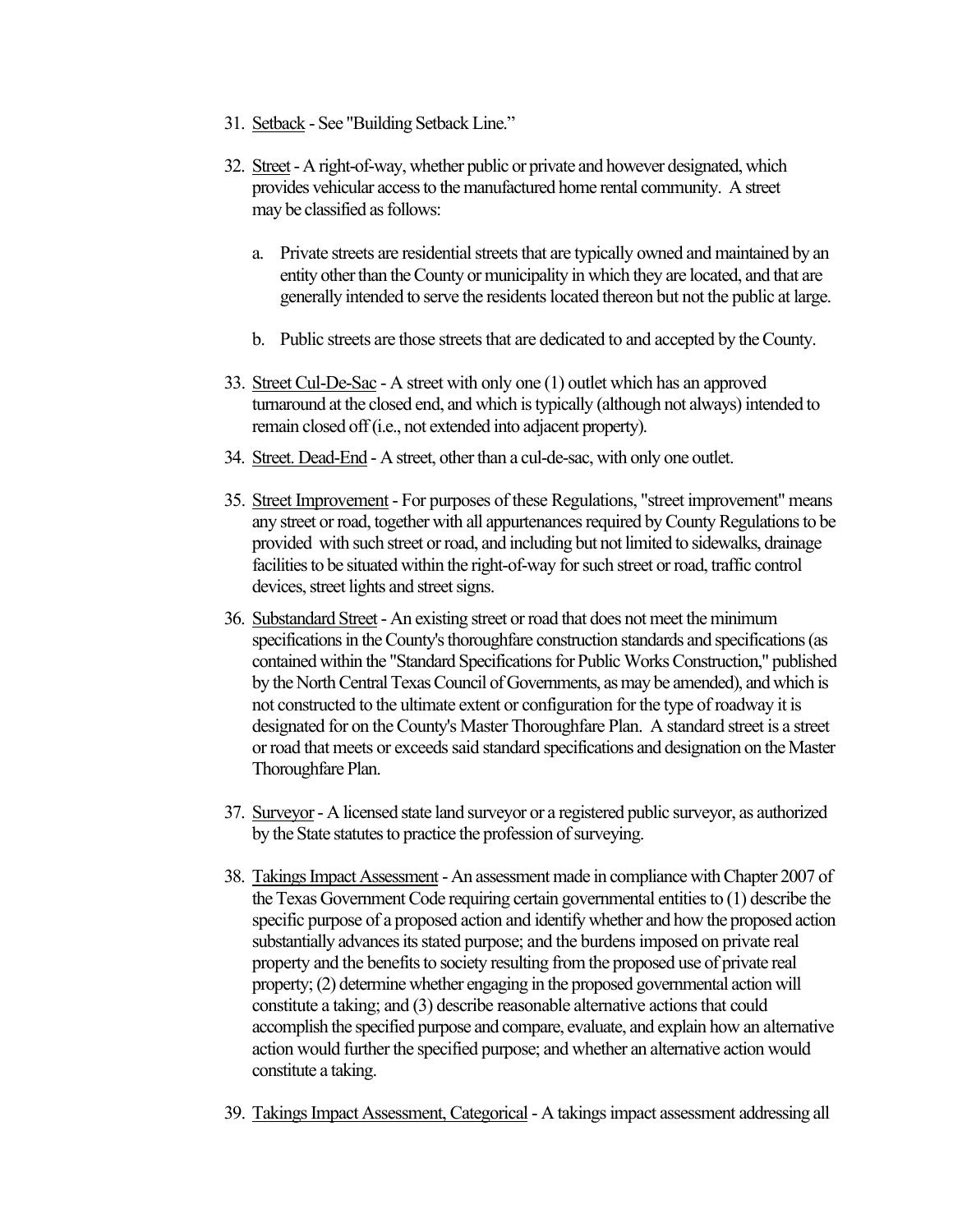standard dedication requirements to be imposed by County regulations.

40. Utility - Water, sewer, gas and/or electrical services owned and/or operated by a municipality, county, special district, or any other public, non-profit or private entity.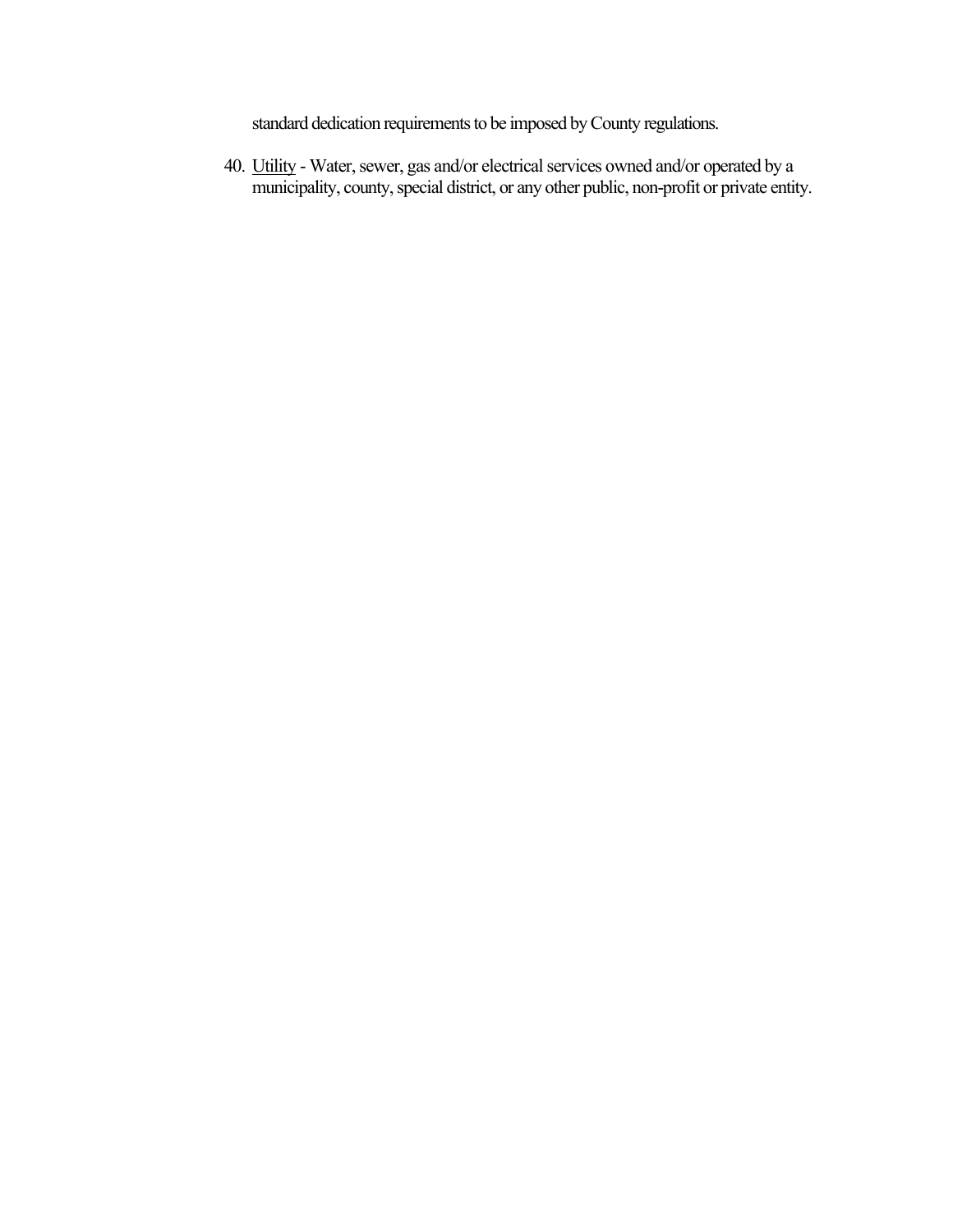#### **Article III. Application Requirements and Procedures**

#### Section 3.1 Authorization to Submit Application

No application for approval of an infrastructure development plan subject to these Regulations shall be accepted for filing until a concept plan for development has been approved for all land under unified ownership of which the land to be used as a manufactured home rental community is to be a part, in accordance with the County Development Permit Regulations; provided that this requirement shall not take effect until after the effective date of the order establishing the Development Permit Regulations. Acceptance of any application in violation of this section hereby is deemed to be unlawful, and approval of such application shall be void and of no effect.

#### Section 3.2 General Requirements

- A. Any owner who proposes to use land as a manufactured home rental community, outside the limits of a municipality shall:
	- 1. Comply in all respects with these Regulations; and
	- 2. Prepare and submit to the Commissioners'Court an application for approval of the proposed infrastructure development plan, in accordance with the terms and procedures set forth in these Regulations.
- B. No manufactured home rental community shall be permitted or constructed until the owner has submitted and received approval of the development plan by the Commissioners'Court.
- C. Design and Construction of Improvements. All improvements shall be designed and installed to provide, to the maximum extent feasible, a logical system of utilities, drainage and streets to permit continuity of improvements.
- Section 3.3 Pre-Application Procedures. The owner(s) should avail themselves of the advice and assistance of the County officials, and should consult early and informally with the Director of Development and/or other designated administrative officers before preparing an infrastructure development plan and before formal application for approval, in order to save time and money and to avoid unnecessary delays.
- Section 3.4 Development Plan Approval Process. All submissions to the Commissioners'Court pursuant to these Regulations, including amendments and/or supplemental materials, shall be delivered to the Director of Development at least thirty (30) days prior to the next scheduled Commissioners'Court session date, and all submissions shall be accompanied by an application indicating:
	- 1. The name, address, and telephone number of the owner and, if different, the developer or applicant;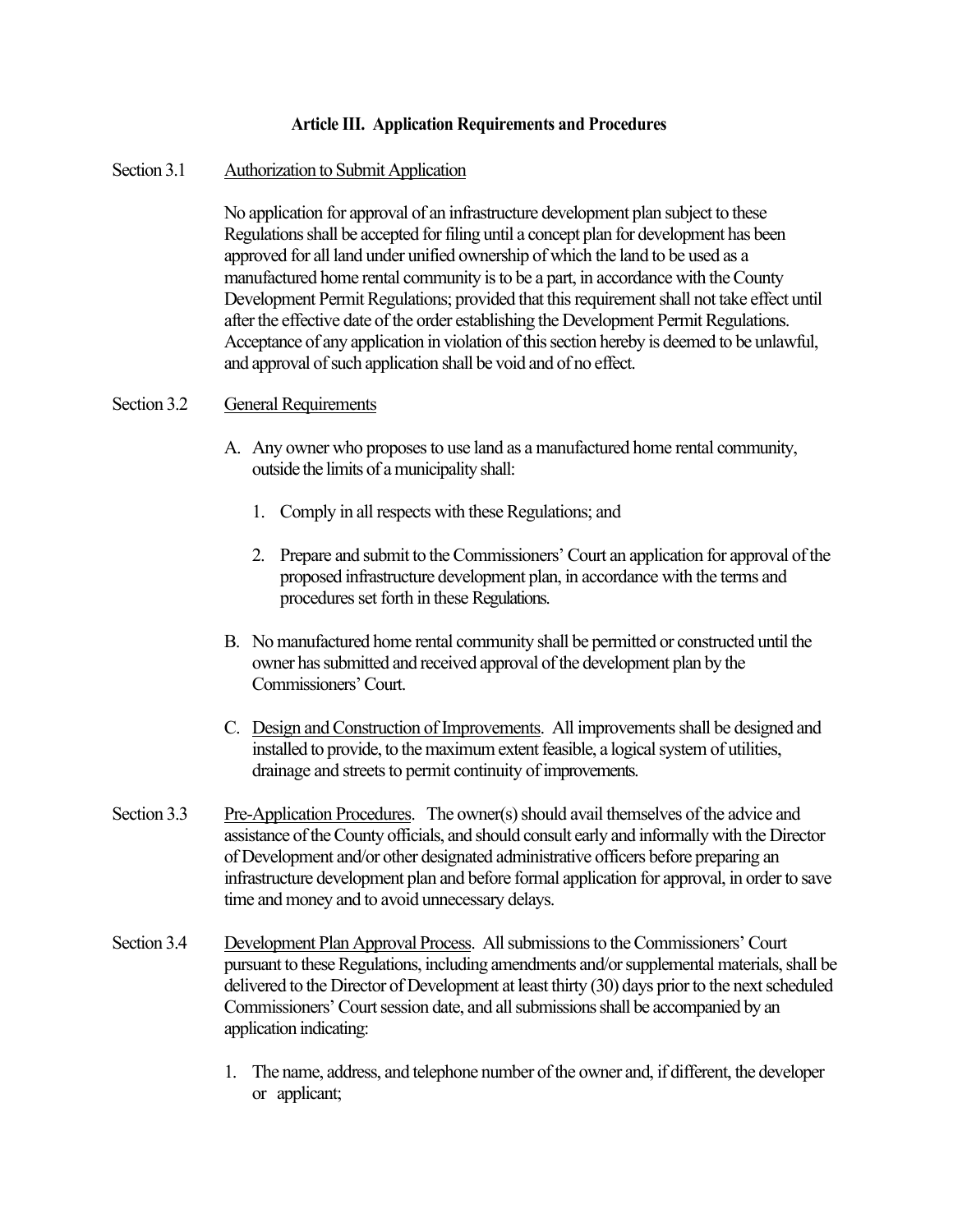- 2. The name, address and telephone number of a person submitting the materials on behalf of the owner;
- 3. The name of the proposed manufactured home rental community
- 4. The size and location of the site of the manufactured home rental community and the tract from which it is to be divided; and
- 5. A detailed description of the requested action(s).

The County may prepare, and require the use of application forms which require additional information, as determined appropriate and necessary for complete review of submissions. The appropriate County-approved application forms shall be made available at the Director of Development's office.

- Section 3.5 Application Materials. Each application for an infrastructure development plan approval shall include the following:
	- 1. A completed application form in the current form generated and approved by the County;
	- 2. Multiple copies of each document, as stated on the County-approved application form;
	- 3. The application fee.
	- 4. A tax certificate showing that all taxes currently due with respect to the subject property and/or the original tract have been paid;
	- 5. A survey certified by a licensed surveyor of the following:
		- a. the proposed boundaries of the manufactured home rental community;
		- b. the proposed location and dimension of rental spaces;
		- c. the proposed and existing locations and dimensions of utility easements;
		- d. the existing and proposed locations and dimensions of dedicated rights-of-way;
		- e. the proposed location and dimensions of on-site streets or roadways;
		- f. the proposed location of recreation and open space areas;
		- g. the proposed location of non-residential structures; and
		- h. any other significant features of the community.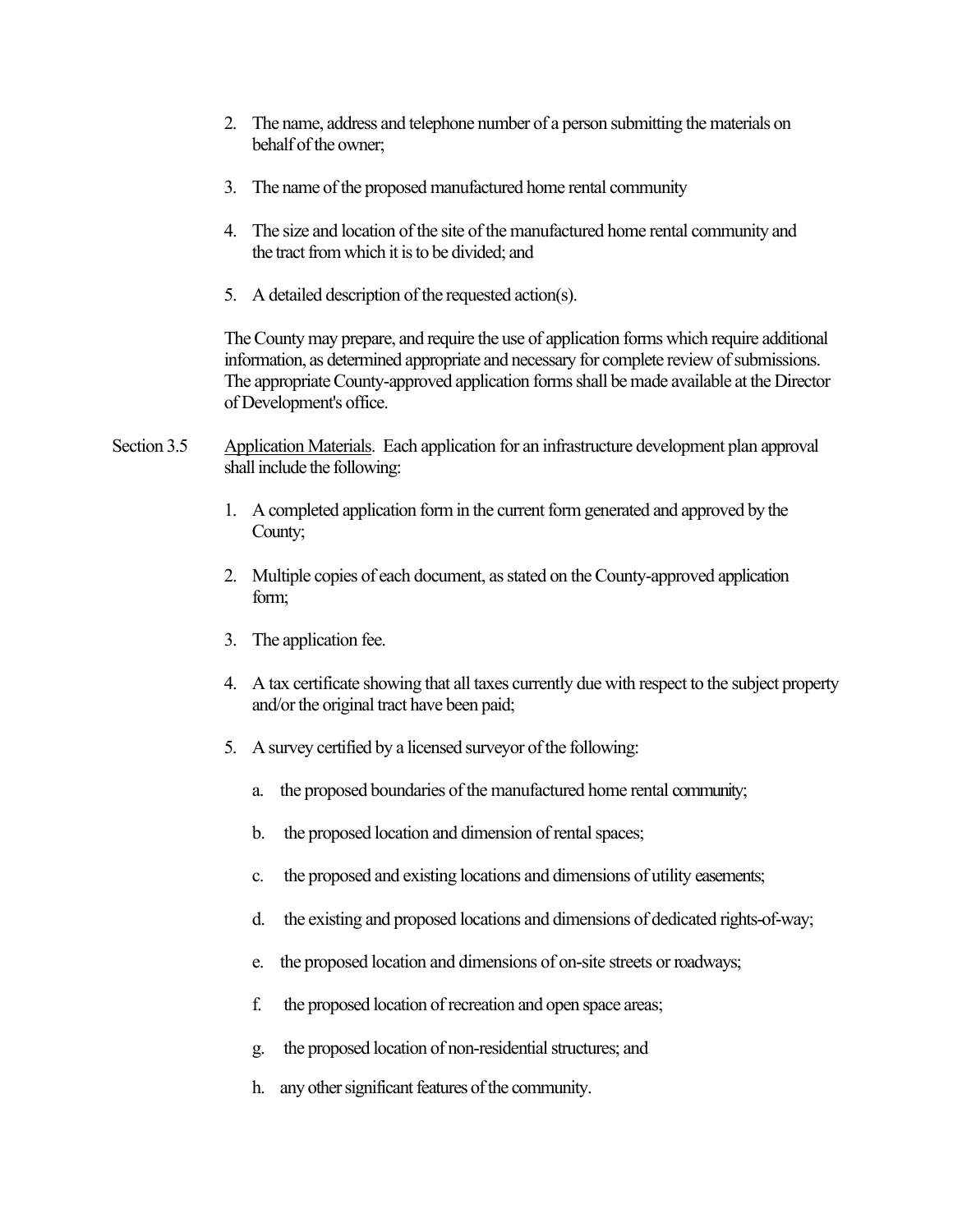- 6. All required engineering and/or construction drawings/plans, which have been signed, dated and sealed by an engineer;
- 7. All other documents and/or reports required pursuant to these Regulations.
- 8. A copy of the concept plan approved pursuant to the County Development Permit Regulations.
- 9. If the manufactured home rental community is to be developed in phases, demarcation of the phases of development with an approximate time schedule for completion of improvements for each phase.
- 10. If the manufactured home rental community is to include floodplain alterations for purposes of development, a copy of the approved floodplain development permit.

### Section 3.6 Complete Application Required

- A. An application for an infrastructure development plan shall be deemed complete for purposes of Article III when all of the materials required under Sections 3.5 are received and accepted as satisfying the requirements of that section by the Director of Development.
- B. Acceptance by the Director of Development of a complete application shall not be construed as approval of the application, nor the authorization for construction of improvements within the proposed manufactured home rental community.
- C. If the Director of Development determines that the application isincomplete, then he shall return the application to the applicant within ten (10) business days of the date the application was received with a written explanation of missing information or documents.
- D. The applicant shall address the Director's comments, and shall then resubmit the application along with any additional information and/or revisions to the infrastructure development plan requested by the Administrator.
- E. The applicant may request in writing within five (5) business days of receiving the Director's comments that the application is incomplete that the application be forwarded to the Commissioners'Court without addressing the Director of Development's comments, in which event the Director of Development will make his recommendation and itemize the deficient items and/or nonconformities in his report to the Commissioners'Court in accordance with Section 3.7.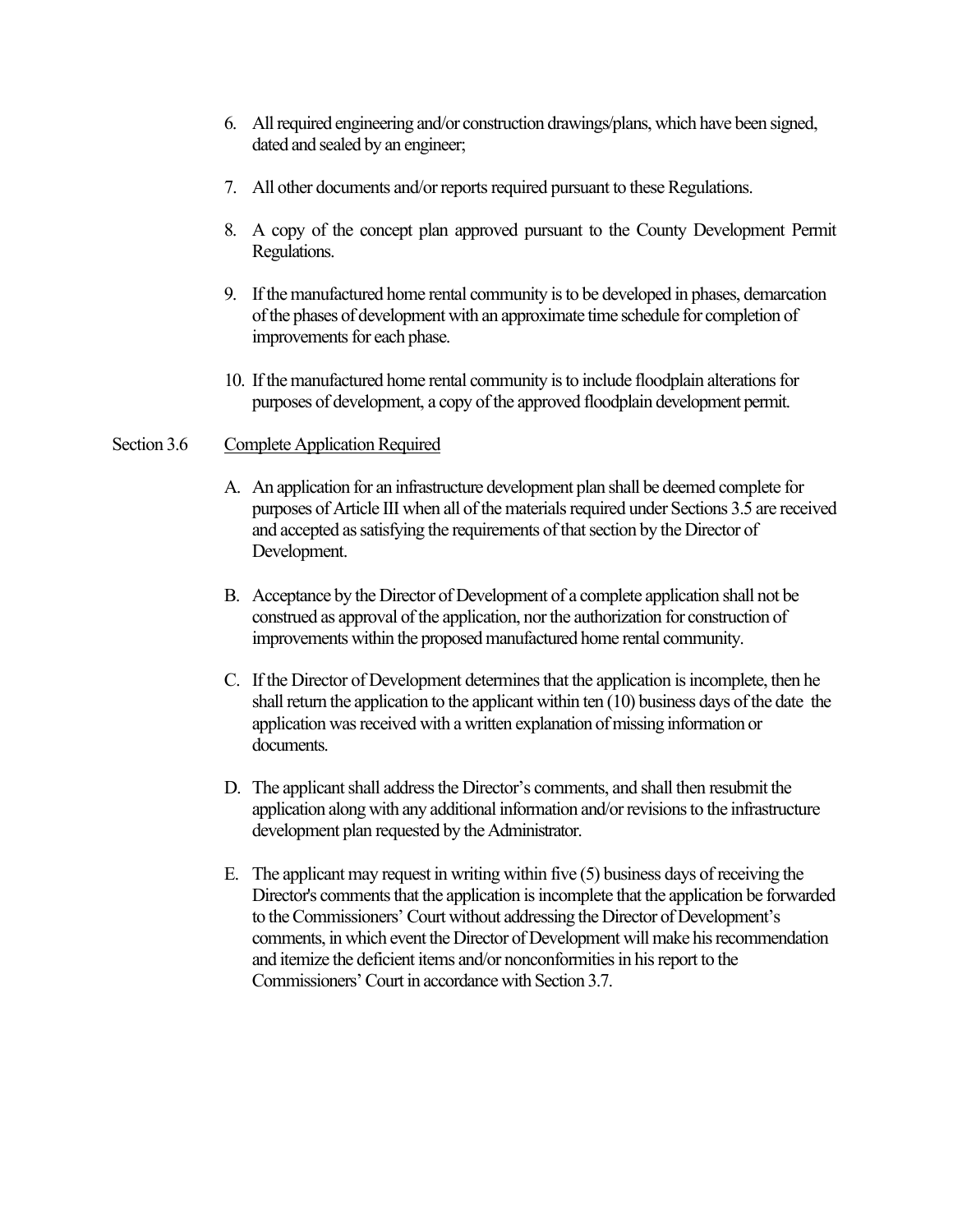- F. The time for acting upon the application by the Commissioners'Court does not begin to run until a complete application has been accepted, or until the Director receives the applicant's request to forward the application without corrections to the Commissioners' Court.
- G. An application to revise an approved infrastructure development plan, or an application for approval of an infrastructure development plan following expiration of a development plan previously approved, shall be considered a new application for purposes of this section.

### Section 3.7 Approval Procedure

- A. Upon receipt of a complete application for approval of an infrastructure development plan, the Director of Development shall conduct a technical review of the application and shall make a recommendation to the Commissioners'Court as to whether the application is in compliance with these Regulations.
- B. The Commissioners'Court shall take final action on an application for approval of an infrastructure development plan no later than the 60th day after the date that a complete application is accepted for filing by the Director of Development, or after the date that the applicant requests in writing that the application be forwarded to the Commissioners'Court pursuant to Section 3.6.F. If agreed to in writing by the applicant and approved by the Director of Development, the period for taking final action on the application may be extended for a reasonable period of time.
- C. The Commissioners'Court shall approve a development plan if it satisfies each of the following criteria:
	- 1. The development plan is consistent with the approved concept plan pursuant to the County's Development Permit Regulations;
	- 2. The development plan conforms to the Hood Country rules governing on-site sewage collection/disposal, if applicable;
	- 3. The development plan conforms to the requirements for road dedication, design and construction contained in Article IV;
	- 4. The development plan conforms to the requirements for provision of water and wastewater services contained in Article VI;
	- 5. The development plan conforms to the requirements for drainage contained in Article V; and
	- 6. The development plan (a) does not require preparation of a takings impact assessment, or (b) an unconditional waiver of the necessity of a takings impact assessment has been executed by the applicant, or (c) any required takings impact assessment can be prepared within the time prescribed for final decision on the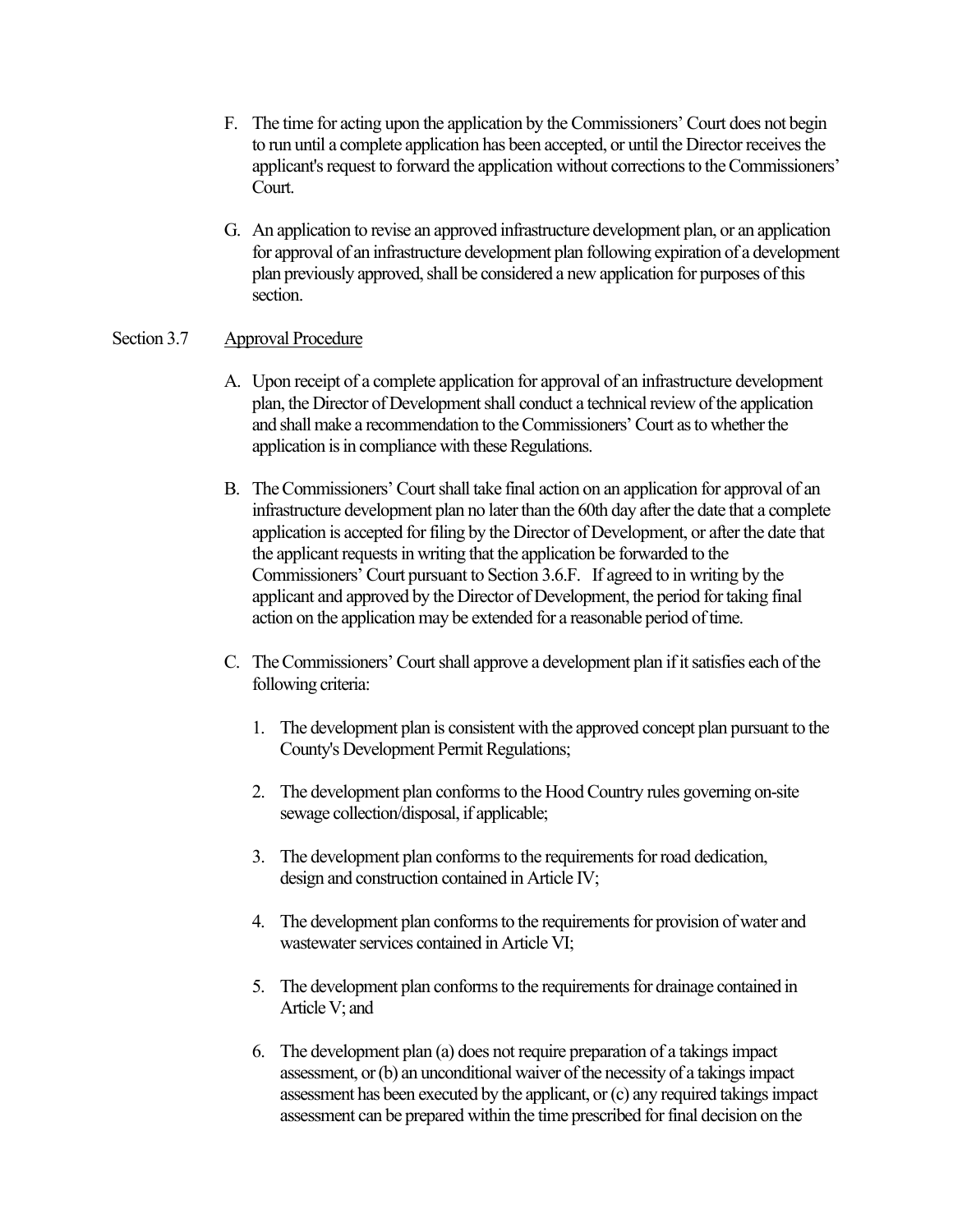application, or (d) such time period has been extended voluntarily by the applicant in order to prepare such assessment; and.

- D. The Commissioners'Court may approve, approve with conditions, or disapprove the development plan application.
- E. If the Commissioners'Court disapprove an application, the applicant shall be given a written list of the reasons for the disapproval and actions required for approval of the plan.

### Section 3.8 Expiration of Approval

- A. Approval of a development plan shall expire and be of no further force and effect within twelve (12) months following the date the Commissioners'Court approves the plan, unless construction of required improvements within the first phase of development of the manufactured home rental community has been completed and finally inspected and approved consistent with the approved plan within such period.
- B. Where the manufactured home rental community is to be developed in phases, completion and final inspection and approval of required improvements within the first phase within the period prescribed by Subsection A shall extend the expiration date for the remaining portion of the manufactured home rental community subject to the infrastructure development plan for a period of not more than six (6) months after the date construction of improvements for the first phase is completed and final inspection has occurred. Construction of improvements and final inspection and approval for a subsequent phase of development within such period shall extend the expiration date for the infrastructure development plan for remaining phases for an additional six (6) months from the date of completion and inspection of improvements for the next phase.
- C. Each extension period for the expiration of the infrastructure development plan runs from the date of the completion and inspection of improvements for a phase of the development; extension periods are not cumulative. If improvements within a phase of the manufactured home rental community are not completed and finally inspected and approved during the extension period, the infrastructure development plan expires.
- D. The filing of a revised infrastructure development plan after approval of the original plan but prior to completion and final inspection of improvements shall cause the prior plan to expire immediately. If improvements for a phase of the development already have been installed, the owner shall submit a revised infrastructure development plan for all phases of the manufactured home rental community for which improvements have not been installed.

In either case, all regulations in effect on the date of filing of the revised infrastructure development plan shall be applied to the new plan application.

Section 3.9 Application Fees. The applicant shall submit a non-refundable fee with each application for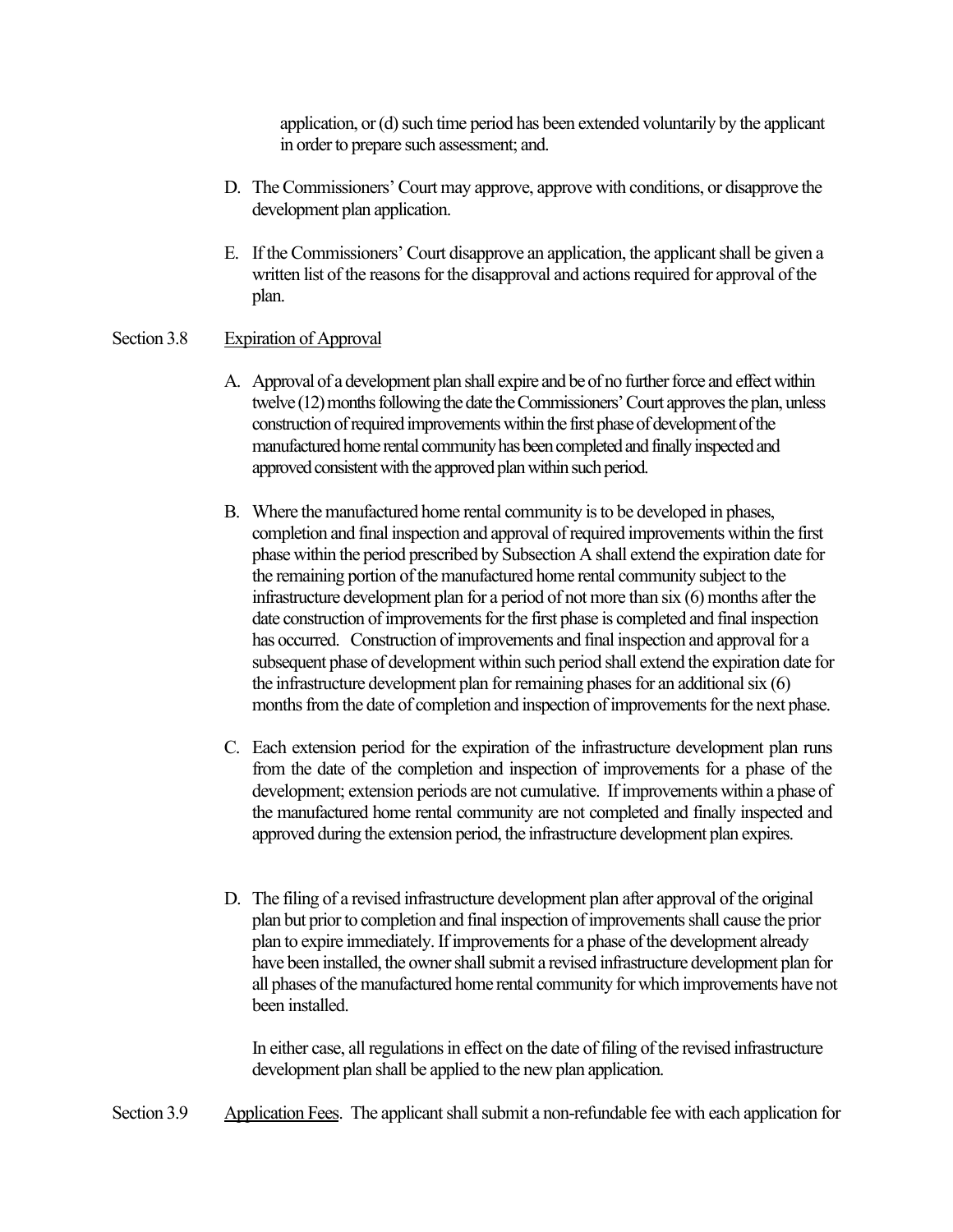infrastructure development plan approval. The application fee schedule may be amended from time to time by the Commissioners'Court without amending or affecting the remainder of these Regulations.

### Section 3.10 Manufactured Home Rental Communities Within the Extraterritorial Jurisdiction of a **Municipality**

In accordance with Chapter 242 of the Texas Local Government Code, the County and the municipalities within the County have adopted agreements that identifies the governmental entity authorized to regulate subdivision plats and approve related permits within the extraterritorial jurisdiction of each municipality. The adopted agreements for each municipality are as follows:

- 1. Where Hood County exercises exclusive jurisdiction to regulate subdivision plats and approve related permits:
	- a. Brazos Bend
	- b. Lipan
	- c. DeCordova
- 2. Where the City exercises exclusive jurisdiction to regulate subdivision plats and approve related permits:
	- a. Cresson
	- b. Granbury
	- c. Tolar

### Section 3.11 Inspections

- A. During the construction and upon completion ofimprovements required by these regulations, the Director of Development shall inspect or cause to be inspected the infrastructure of the development for its compliance with the approved plan and county regulations.
- B. The final inspection must be completed not later than the second  $(2<sup>nd</sup>)$  business day after the date the Commissioners' Court or the person designated by the Commissioners' Court receives a written confirmation from the owner that the construction of the infrastructure is complete.

### Section 3.12 Certificate of Compliance

If the Director of Development determines that the improvements serving the manufactured home rental community comply with the infrastructure development plan, he shall issue a certificate of compliance not later than the fifth (5th) business day after the date the final inspection is completed.

### Section 3.13 Takings Impact Assessment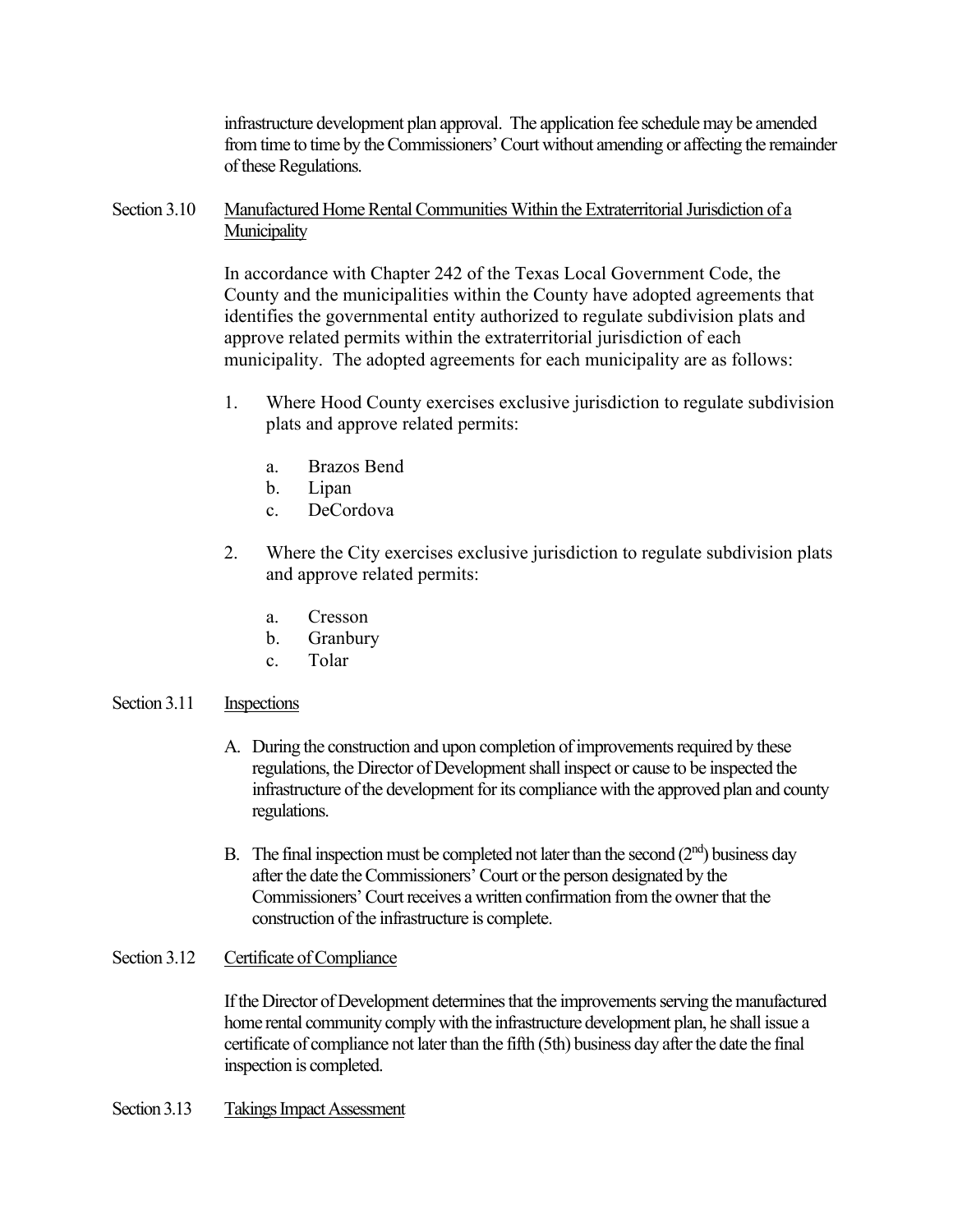- A. The Commissioners' Court shall cause a takings impact assessment to be prepared prior to taking final action on an application for approval of an infrastructure development plan whenever the Director of Development determines that (1) any part of the land must be dedicated for public use in order to meet the standards of approval for the plan, and (2) the proposed dedication neither (a) is exempt under Chapter 2007 of the Texas Government Code nor (b) has been addressed under the County's categorical takings impact assessment.
- B. If a takings impact assessment is required, approval of the infrastructure development plan shall be delayed until the assessment is completed. In the event that the proposed dedication is subject to a proportionality determination pursuant to Section 3.14, the final takings impact assessment shall take into account such determination.
- C. In the event that a required takings impact assessment cannot be completedwithin the time prescribed by Section 3.7.B, and the applicant has not agreed to an extension in order to complete the required assessment, the infrastructure development plan shall be denied.
- D. An applicant may unconditionally waive the requirement that a takings impact assessment be prepared for one or more dedications to be imposed for the manufactured home rental community.

# Section 3.14 Proportionality Determination

- A. The Director of Development shall cause to be prepared a proportionality determinationto be included with his report to the Commissioners'Court concerning an application for approval of an infrastructure development plan in the following circumstances:
	- 1. Dedication of rights-of-way for and/or improvement of a public collector or arterial road;
	- 2. Dedication of an easement for and/or construction of drainage improvements within such easement, where the easement(s) constitutes more than ten percent (10%) of the land area subject to the proposed infrastructure development plan.
- B. The Director shall compare the impacts of the development on the County's road or drainage system, as the case may be, to the extent of the dedication and/or improvement requirement, and shall determine whether the dedication is roughly proportional to the nature and extent of the development.
- C. In the event that the Director concludes that the proposed dedication and/or improvement requirement is disproportional to the nature and extent of the development's impacts, he may recommend to the Commissioners'Court that the requirement be modified, or that the County participate in the costs of the improvement.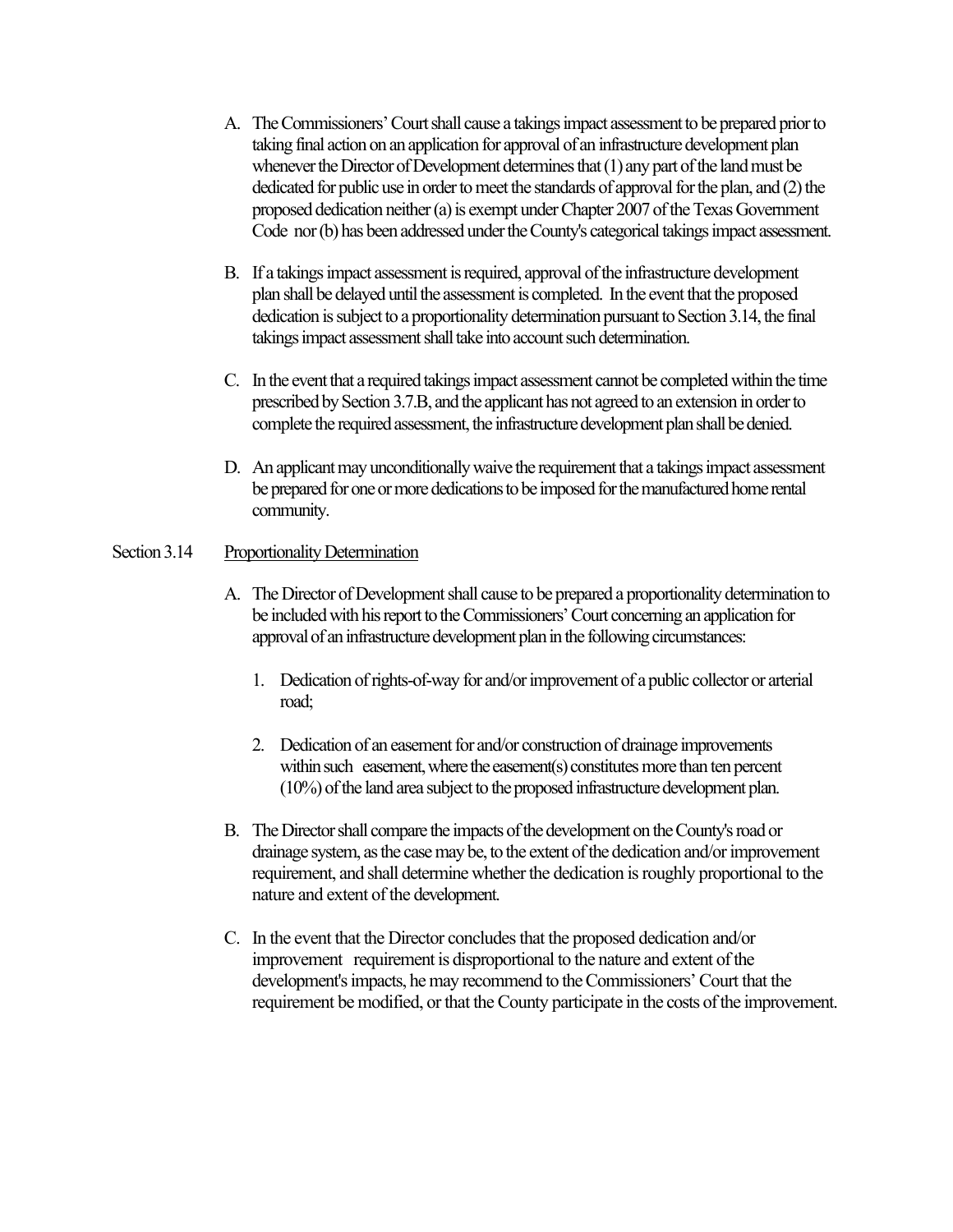#### **Article IV. Streets and Road Construction and Design**

#### Section 4.1 Compliance With Concept Plan

No infrastructure development plan for a proposed manufactured home rental community shall be approved unless the applicant has fulfilled any obligations relating to dedication and improvement of streets and roadways serving the development which were imposed as conditions of concept plan approval for the manufactured home rental community.

#### Section 4.2 Required Streets and Roadway

- A. No infrastructure development plan for a proposed manufactured home rental community shall be approved which does not have adequate vehicular access for police and other emergency vehicles. The owner shall be required to construct and maintain all street, roadways or drives internal to the manufactured home rental community required for the safe passage of fire and emergency vehicles.
- B. All streets within a manufactured home rental community shall be classified as private streets to be maintained by an approved maintenance entity, unless the Commissioners' Court determines that the public health, safety or general welfare requires dedication of the street to the public.

# Section 4.3 Roadway Layout

A proposed infrastructure development plan shall satisfy the requirements of these Regulations relating to the provision of rights-of-way for, design of, and construction of roadways, and shall contain a written certification from a registered professional civil engineer or surveyor that the locations and dimensions of roadways, as set forth and laid out in the development plan, are in accordance with these Regulations. All new or proposed collector or arterial roads shall conform to the Hood County Master Thoroughfare Plan, as may be amended.

- A. Internal streets shall be so laid out that their use by through traffic will be discouraged, but access may be provided to adjacent development.
- B. The manufactured home rental community shall provide at least one point of access to an arterial or collector street and shall provide no less than one (1) entrance for each seventy-five (75) lots, including stubs for future development or connection to an existing major collector or arterial.
- C. The Commissioners'Court may require gates and/or warning devices at all road crossings where a storm event is anticipated to flow over the road surface.

#### Section 4.4 Design Criteria and Construction Standards for Streets

A. Proposed streets must conform to existing topography, as nearly as possible, in order that drainage problems may be reduced and/or avoided. Streets should, whenever possible, follow valleys or depressions so as to form a collection system for surface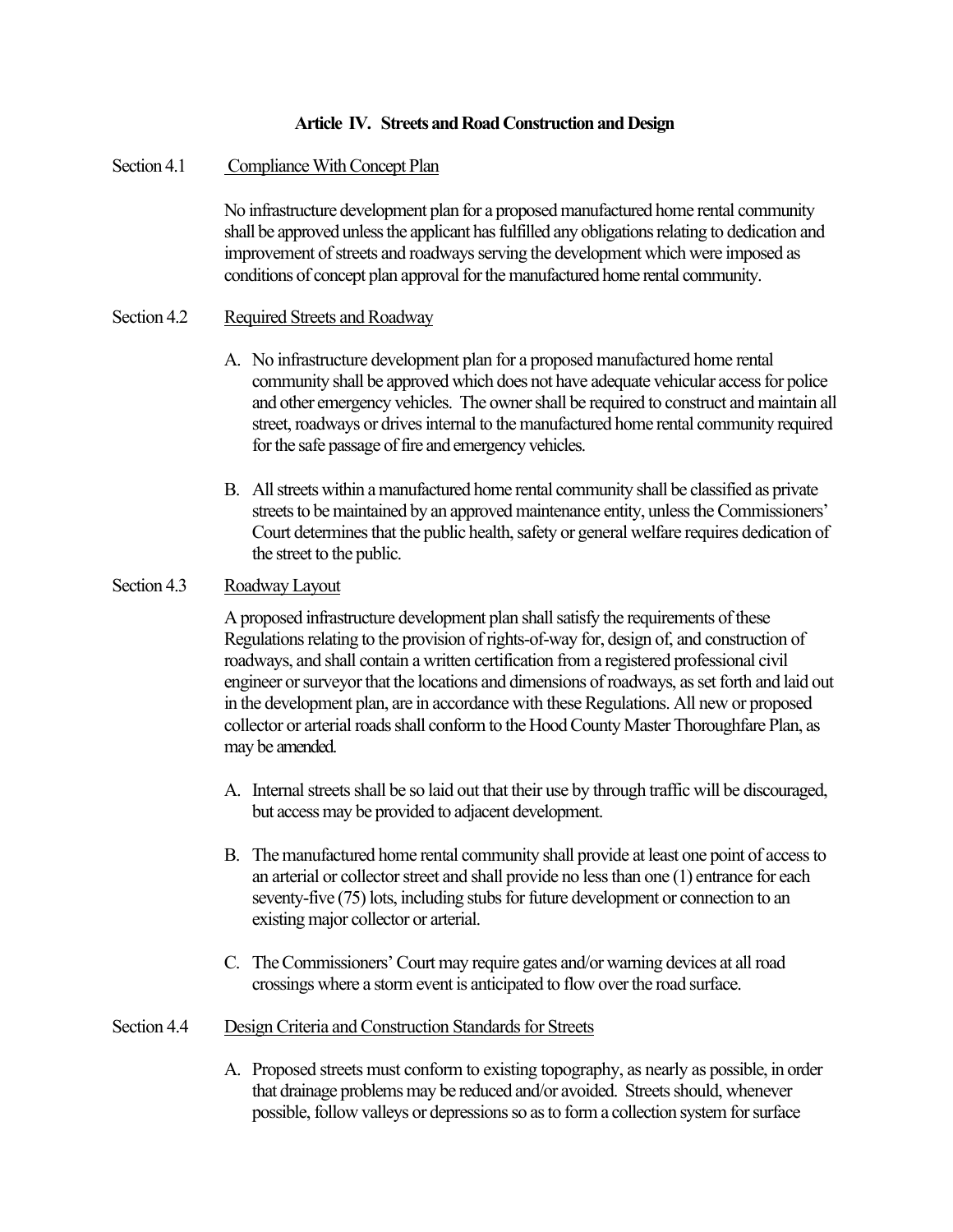water.

- B. The classification and construction standards for all public or private streets shall be determined according to the average daily traffic anticipated for the streets. The standards for paved streets are summarized on Table 4.1 and on the County's Master Thoroughfare Plan. All streets shall be constructed in accordance with the Design Standards of Hood County and the "Standard Specifications for Public Works Construction," published by the NCTCOG, as may be amended.
- C. Street (Block) Length. The maximum length of any block or street segment shall be one thousand eight hundred feet (1,800'), as measured along the street centerline from the point(s) of intersection with other through (i.e., not dead-end or cul-de-sac) streets.
- D. Cul-De-Sacs. A street ending in a cul-de-sac shall not be longer than six hundred feet (600' ), as measured from the centerline of the intersecting street to the center point of the bulb, and shall have a properly designed turnaround at the closed end. If a central water system exists, with properly placed fire hydrants, then the turnaround shall have a minimum outside roadway (i.e., pavement) diameter of at least eighty (80'), and a minimum bulb right-of-way diameter of at least one hundred feet (100). If no central water system exists, then the turnaround shall have a minimum outside roadway (i.e., pavement) diameter of at least one hundred feet (100'), and a minimum bulb right-ofway diameter of at least one hundred and twenty feet (120'). Dead end streets are prohibited.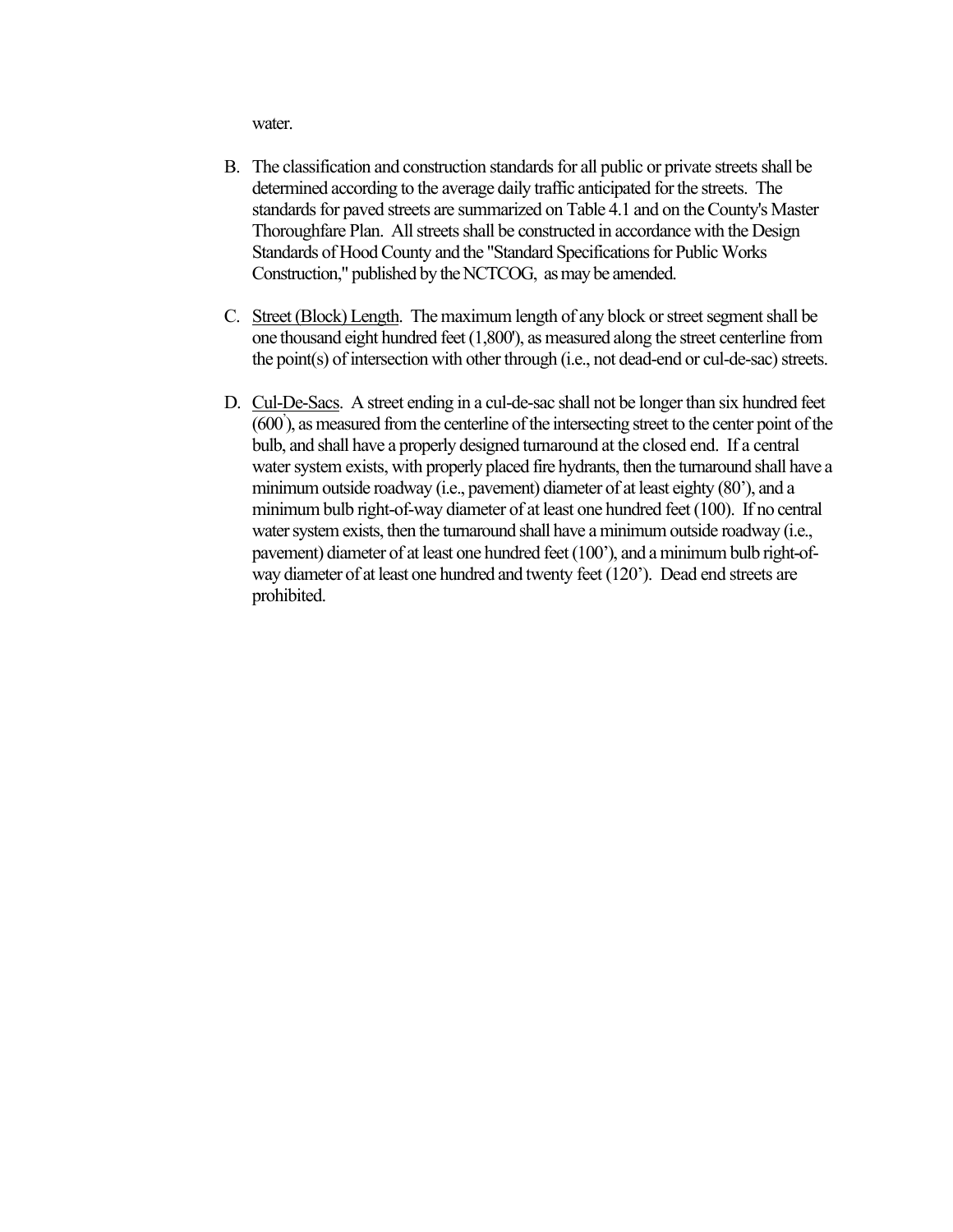# TABLE 4.1 SUMMARY OF HOOD COUNTY ROAD STANDARDS\*

| Average Daily Traffic (one-way trips) <sup>*</sup>                   | $0 - 1,000$                | 1.001-2.500                | 2,501-5.000                | 5.001-15.000          | More than 15,000                                                                                             |
|----------------------------------------------------------------------|----------------------------|----------------------------|----------------------------|-----------------------|--------------------------------------------------------------------------------------------------------------|
| <b>Functional Classification</b>                                     | <b>Local Street</b>        | Minor Collector - D        | Major Collector - C        | Minor Arterial - B    | Major Arterial - A                                                                                           |
| Design Speed                                                         | 30mph                      | 35 mph                     | 45 mph                     | 55 mph                | All elements, including geometric layout and cross-section,<br>shall be approved by the County Engineer on a |
| Number of Lanes                                                      | $\overline{2}$             | $\overline{2}$             | $\overline{c}$             | 4                     | case-by-case basis                                                                                           |
| Minimum Right-Of-Way (ROW) Width                                     | 60'                        | 64'                        | 70'                        | 100'                  |                                                                                                              |
| Width of Traveled Way                                                | 22'                        | 24'                        | 24'                        | 48'                   |                                                                                                              |
| Width of Shoulders                                                   | 2'                         | 4'                         | 6'                         | 8 <sup>1</sup>        |                                                                                                              |
| Minimum Centerline Radius                                            | 175'                       | 375'                       | 675'                       | 975'                  |                                                                                                              |
| Minimum Tangent Length Between Reverse<br>Curves or Compound Curves  | 75'                        | 150'                       | 300'                       | 500'                  |                                                                                                              |
| Minimum Radius for Edge of Pavement at<br>Intersections              | 25'                        | 25'                        | 25'                        | 25'                   |                                                                                                              |
| <b>Intersecting Street Angle</b>                                     | $80^{\circ} - 100^{\circ}$ | $80^{\circ} - 100^{\circ}$ | $80^{\circ} - 100^{\circ}$ | $85^\circ - 95^\circ$ |                                                                                                              |
| Maximum Grade***                                                     | 9%                         | 8%                         | 7%                         | 6%                    |                                                                                                              |
| Minimum Street Centerline Offset at<br><b>Adiacent Intersections</b> | 125'                       | 125'                       | $125'$                     | 125'                  |                                                                                                              |
| Minimum Stopping Sight Distance                                      | 175'                       | 250'                       | 350                        | 550'                  |                                                                                                              |
| Minimum Intersection Sight Distance                                  | 250'                       | 350'                       | 450                        | 550'                  |                                                                                                              |
| Steepest Ditch Foreslope Grade ****                                  | 3:1                        | 4:1                        | 4:1                        | 5:1                   |                                                                                                              |

\* Any deviation from these must be the subject of an approved variance.

Lots within a manufactured home rental community shall be presumed to generate 10 one-way trips per day. Average daily traffic for all other lots shall be determined on a case-by-case basis by the

County Road Superintendent

\*\*\* Occasional short runs between intersections may exceed the amounts shown, but maximum grade through intersections may not exceed the amounts shown.

\*\*\*\* The entire side ditch shall be totally contained within the road right-of-way or dedicated drainage easement. Guardrails will be required wherever ditch depth exceeds 8'-0" from edge of shoulder to bottom of ditch on Local Streets, 6'-0" from edge of shoulder to bottom of ditch on Minor Collectors, and 4'-0" from edge of shoulder to bottom of ditch on Major Collectors and Minor Arterials.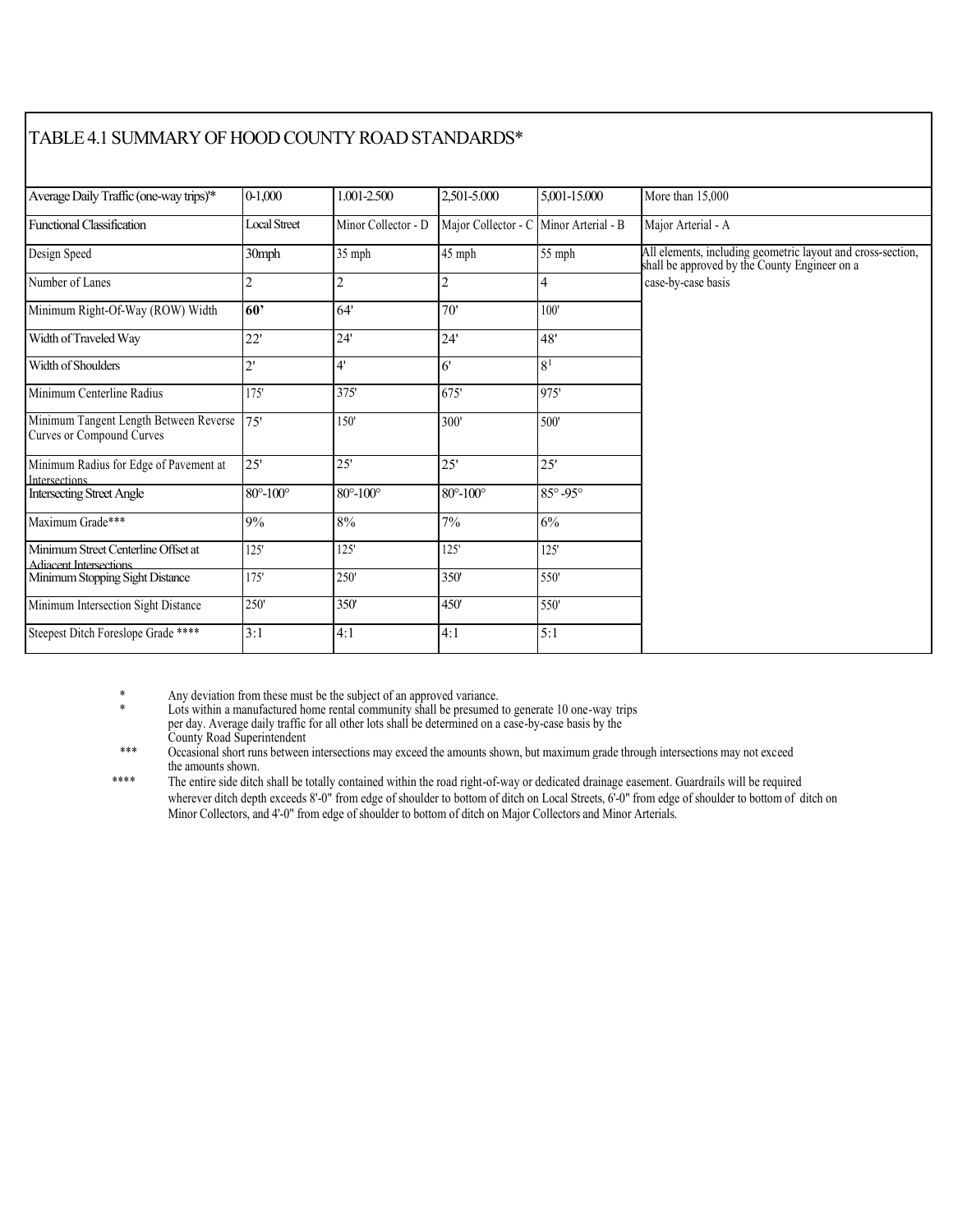E. Utility/Slope Easements. Utility/slope easements of not less than fifteen feet (15') shall be provided along the front of each lot or street frontage. A utility/slope easement of five feet (5') on each side of the side lot lines shall also be provided.

### Section 4.5 Vehicular Access

- A. Perimeter Road Improvements. No manufactured home lot shall have direct vehicular access to a public perimeter street. A proposed development that is designed to take access from an existing or proposed perimeter street shall provide sufficient right-of-way to meet the minimum right-of-way standards required by these Regulations. If the perimeter street does not conform to the minimum right-of-way requirements of these Regulations, additional right-of-way shall be provided for the dedication of additional right-of-way along said street in order to achieve the minimum right-of-way standards required by these Regulations. Any on-site, perimeter street used to access the manufactured home rental community shall be designed and constructed, in accordance with County standards and according to the vehicular impact of the community.
- B. Interior Road Improvements. Each lot in the manufactured home rental community shall have direct vehicular access to an interior private or public street. Internal streets shall be designed and constructed in accordance with County standards. Where private streets are authorized, an emergency access or fire lane easement shall be dedicated to the public to allow for the rapid and safe movement of vehicles used in providing emergency health or public safety services.
- C. Emergency Access. Each emergency access easement shall have a clear unobstructed width of twenty-four feet (24'), shall connect to a dedicated public street, and shall have a turning area and radii of a minimum of fifty feet  $(50)$  to permit free movement of emergency vehicles. Fire lane easements shall be maintained by the property owner.
- Section 4.6 Street Names and Signs. All streets within the community shall be named and all manufactured homes numbered in a logical and orderly fashion. Street signs shall be of a size and color contrasting with those on public streets and roadways so that there is no confusion regarding which are private and which are public streets. Signs and numbers shall be of standard size and placement to facilitate location by emergency vehicles.
- Section 4.7 Publicly Maintained and Dedicated Paved Streets. Paved streets dedicated to the public shall be required in all subdivisions except those satisfying the criteria for private streets, as set forth below. The boundary lines of all lots fronting onto a publicly dedicated right-of-way shall be contiguous with the boundary of the right-of-way.
- Section 4.8 Private Streets. All private streets shall be designed and constructed in accordance with the Design Standards of Hood County and the Standard Specifications for Public Works Construction, published by the NCTCOG, as may be amended from time to time,for paved, publicly dedicated streets. The term "private street" shall be inclusive of alleys, if such are to be provided within the subdivision.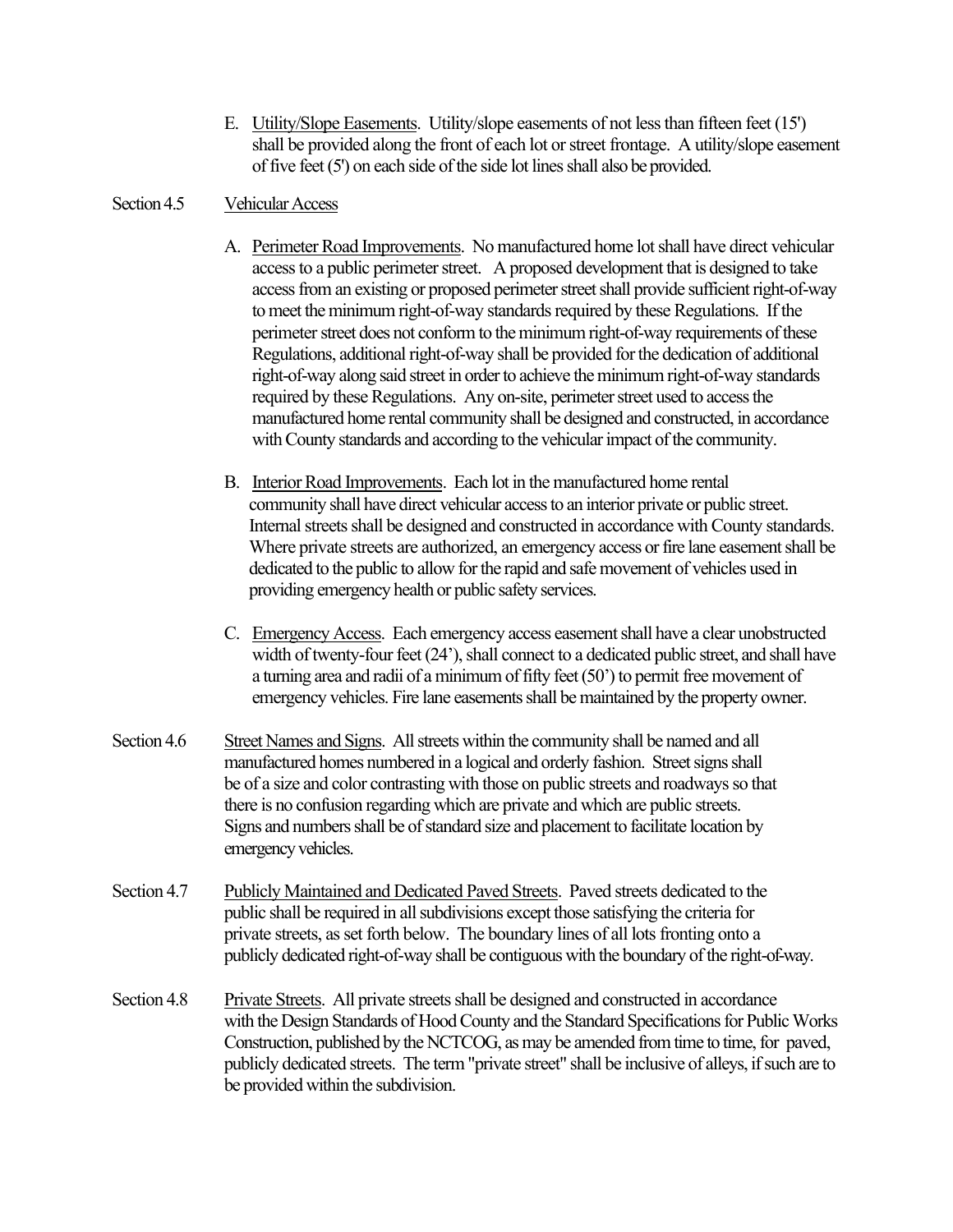- 1. Eligibility Criteria. Private streets shall be permitted within a manufactured home rental community in accordance with the following criteria:
	- a. The streets to be restricted to private use are not intended for regional or local through traffic circulation (see Subsection 4.7.2 below);
	- b. A maintenance entity, which includes all property served by the private streets, will be formed.
- 2. Streets Excluded. Streets that are shown on the Hood County Master Thoroughfare Plan as collectors (Type "D" or "C") or arterials (Type "B" or "A") shall not be used, maintained or constructed as private streets. Also, the Commissioners' Court may deny the creation of any other private street if, in the Court's judgment, the private street would negatively affect traffic circulation on public streets, or if it would impair access to the subject or adjacent property; impair access to or from public facilities including schools or parks; or if it would delay the response time of emergency vehicles.
- 3. Maintenance Entity Required. Private streets and appurtenances within the manufactured home rental community must be owned and maintained by a maintenance entity approved by the County Attorney.
- 4. Private Street Lot. Private streets must be constructed within a separate lot owned by the maintenance entity. This lot must conform to the County's standards for public street rights-of-way. An easement covering the street lot shall be granted to the County providing unrestricted access to and use of the property for any purpose deemed necessary by the County for achieving the purposes of these regulations. This right shall also extend to all utility providers operating within the County. The easement shall also permit the County to remove any vehicle or obstacle within the street lot that may impair emergency access.
- 5. Construction and Maintenance Cost. The County shall not pay for any portion of the cost of constructing or maintaining a private street, or for any utilities or related facilities that are adjacent to private streets.
- 6. Infrastructure. All required water, sewer and drainage facilities and street lights and signs placed within the private street lot or adjacent utility easement shall be installed to County standards.
- 7. Plans and Inspections. Infrastructure development plans with private streets must include the same plans and engineering information required for public streets and utilities.. County requirements pertaining to inspection and approval of improvements shall apply, and fees charged for these services shall also apply. The County may periodically inspect private streets, and may require repairs necessary to ensure emergency access.
- 8. Restricted Access. The entrances to all private streets must be marked with a sign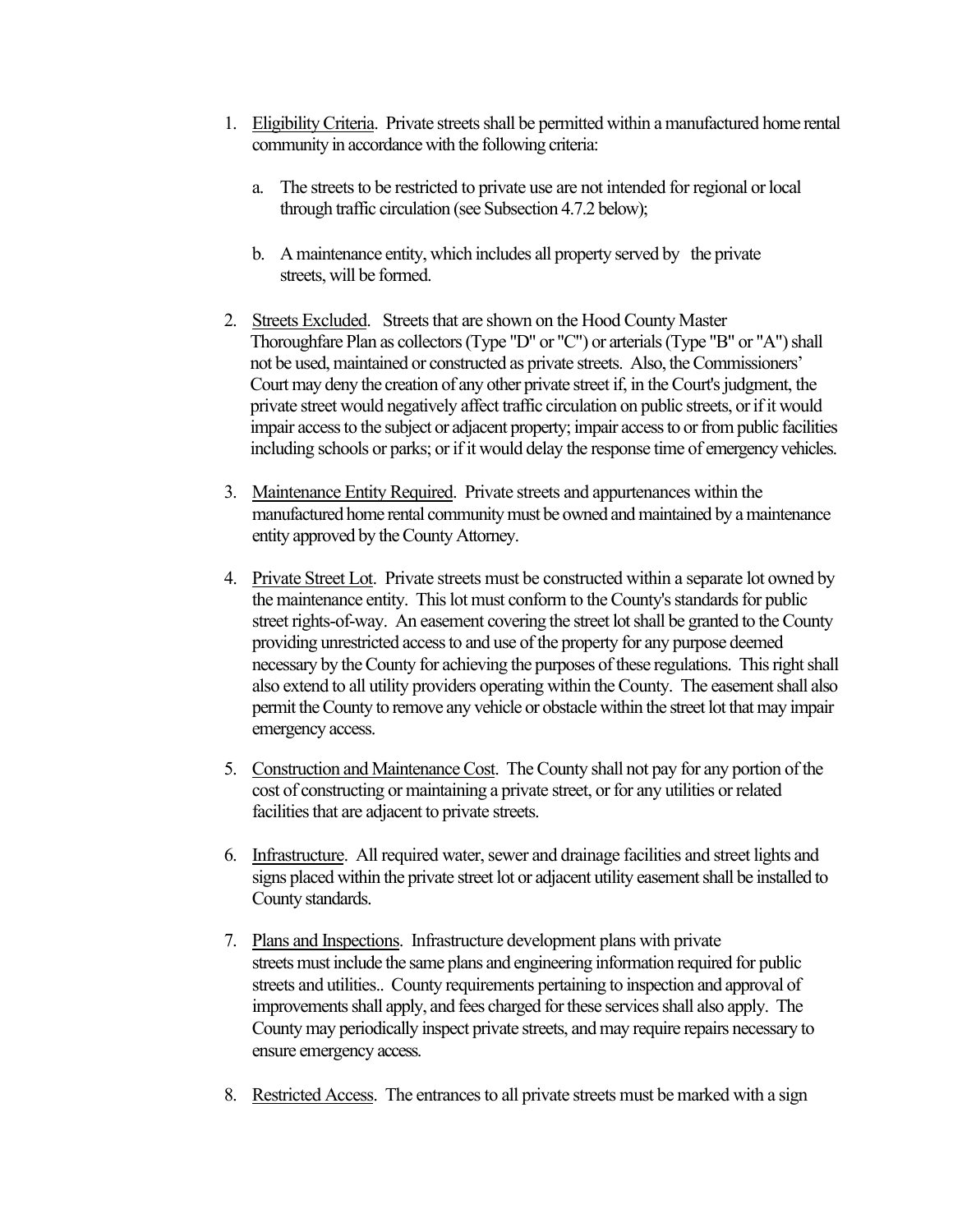stating that it is a private street and that it, and related appurtenances, are not maintained by the County. Guard houses, access control gates, and cross arms may be constructed per subsection (9) below. All restricted access entrances must be manned twenty-four (24) hours every day, or they must provide an alternative means of ensuring access to the subdivision by the County and other utility service providers with appropriate identification. If the maintenance entity fails to maintain reliable access as required herein, the County may enter the manufactured home rental community and remove any gate or device which is a barrier to access at the sole expense of the maintenance entity. The maintenance entity's documents shall contain provisions in conformity with this Section, which may not be amended without the written consent of the Commissioners' Court.

- 9. Access Restricted Entrance Design Standards. Any private street, which has an access control gate or cross arm must have a minimum uninterrupted pavement width of twenty-two feet (22') at the location of the access control device. If an overhead barrier is used, it must have a minimum clearance of fourteen feet  $(14')$  in height above the road surface when it is raised. All gates and cross arms must be of a break-away design. A turn-around space must be located in front of any restricted access entrance to allow vehicles denied access to safely exit onto public streets without having to back up into the street.
- 10. Waiver of Services. The infrastructure development plan and recorded covenants and restrictions shall state that certain County services shall not be provided for private street subdivisions. Among the services, which will not be provided are: routine law enforcement patrols, enforcement of traffic and parking regulations, and preparation of accident reports. All private traffic regulatory signs shall conform to the Texas Manual of Uniform Traffic Control Devices. Depending upon the characteristics of the development, other services may not be provided.
- 11. Hold Harmless. Recorded covenants and restrictions shall contain language whereby the owner of the private streets and appurtenances, agrees to release, indemnify, defend and hold harmless the County, any other governmental entity, and any public utility entity for damages to the private streets that may be occasioned by the reasonable use of the private streets by same, and for damages and injury (including death) arising from the condition of the private streets, out of any use of access gates or cross arms, or out of the subdivision by the County or governmental/utility, entity.
- Section 4.9 Permit Required for Construction in Right-of-Way. No driveway or utility construction, landscaping or any other encroachment into public right-of-way or easements shall be allowed without first notifying the County Road Administrator.
- Section 4.10 Installation of Utility Lines. All utility lines planned to be constructed, under a paved street shall be installed before the street is paved. All utility lines installed under an existing paved street shall be bored to a point at least four feet (4' ) beyond the edge of pavement, and must be approved in advance by the County Road Administrator, unless otherwise approved by the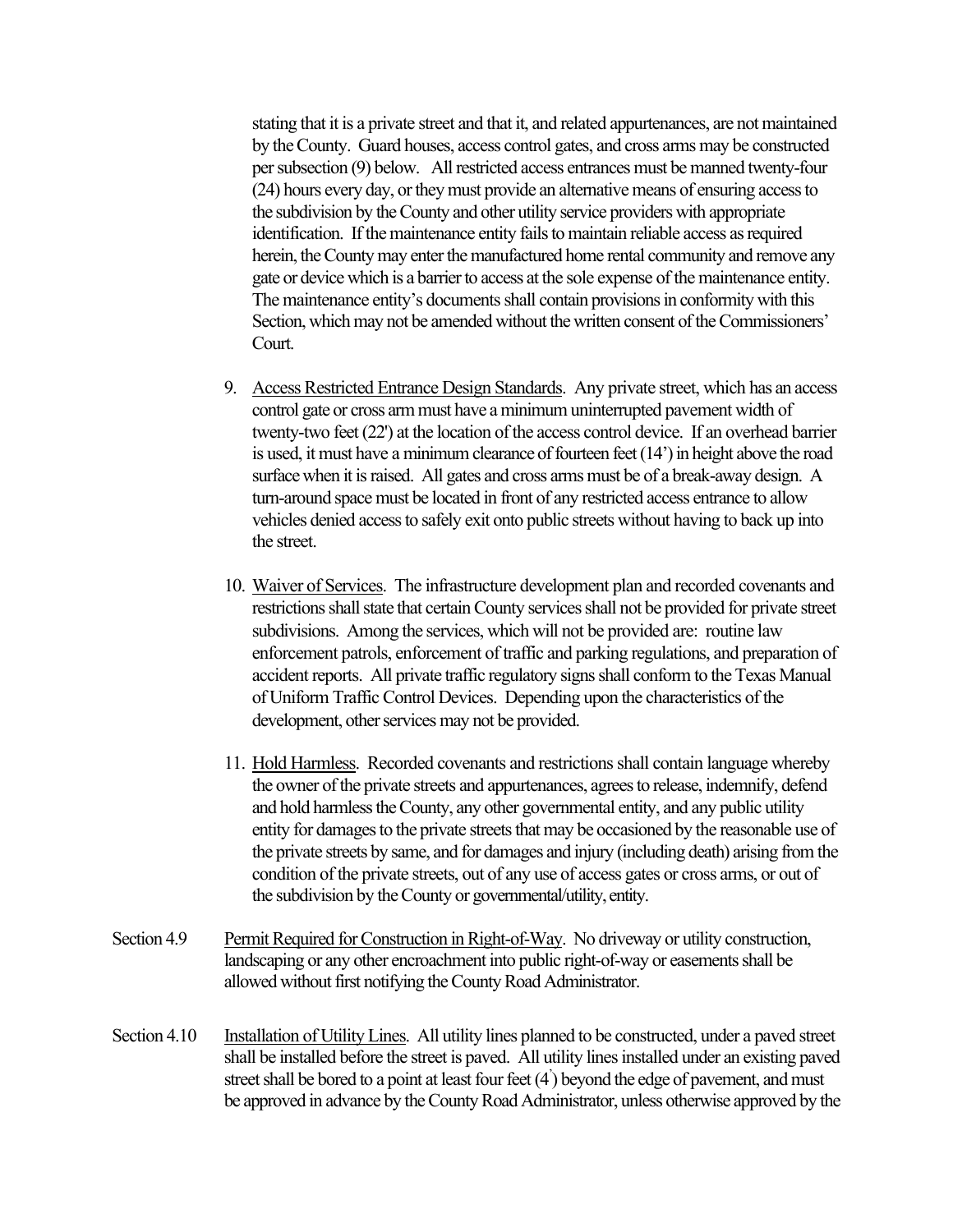Commissioners'Court.

- Section 4.11 Temporary Construction Erosion Controls. All construction of roads or streets, whether public or private, shall comply with the Temporary Construction Erosion Controls Manual incorporated into these Regulations by reference.
- Section 4.12 County Acceptance of Roadways. Whenever the owner of a manufactured home rental community is required to dedicate rights-of-way or improvements for roads to the County pursuant to these regulations, the following procedures shall be observed:
	- A. The owner shall remain responsible for all maintenance and repair of streets within the manufactured home rental community until the Commissioners'Court, by formal written action or minute order, accepts the obligation to maintain and repair such roads. The Commissioners' Court's decision to approve an infrastructure development plan or dedication of the right-of-way for a street shall not be deemed to constitute acceptance of the streets for maintenance.
	- B. The County shall accept a road or street and shall assume maintenance responsibility when the following conditions have been satisfied:
		- 1. The street has been constructed as a public street in accordance with these Regulations, the associated right-of-way has been dedicated to the public pursuant to these Regulations by separate instrument, and the instrument dedicating the road or street has been recorded;
		- 2. The owner has submitted a written request to the County Road Administrator for County maintenance;
		- 3. The County Road Administrator has reviewed and approved all required inspections and tests at the completion of each phase of construction of the street. Tests include atterberg limits and moisture-density relationships for the sub grade and base, depth of base material, and type and placement of the surface course (it is the responsibility the developer to coordinate all inspections and laboratory tests with the County Road Administrator, and not to proceed with construction until proper inspections and tests have been obtained, as required by the County Road Administrator). All laboratory tests shall be at the expense of the developer. In no event will any base be placed on the street until the sub grade has been inspected at each phase of construction and approved in writing by the County Road Administrator;
		- 4. The County Road Administrator has inspected the street (first inspections) no earlier than thirty (30) days prior to the Commissioners'Court's acceptance of the roadway, and has submitted to the Commissioners'Court an inspection report stating that:
			- a. The street, in its current condition and with no repairs, upgrades or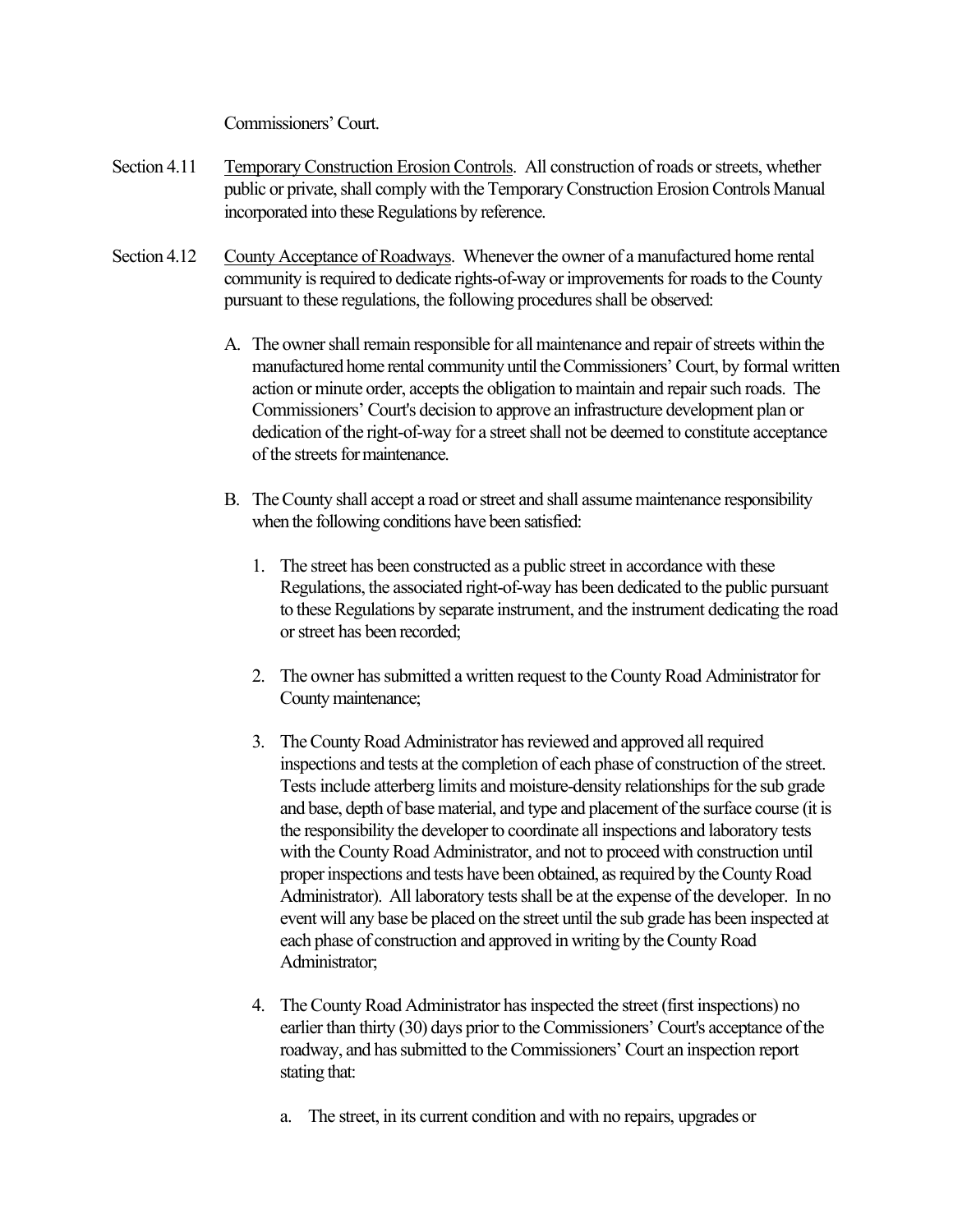improvements, is in compliance with the Regulations and all other guidelines in effect at the time of inspection;

- b. The requirements regarding construction of drainage structures and driveway drain pipes set forth in Article V have been satisfied; and
- c. The County Road Administrator recommends acceptance of the street.
- 5. The Commissioners'Court shall return one approved copy of the infrastructure development plan to the owner with written notice of acceptance.
- 6. The owner will be notified, in writing, of any work found not in compliance with these Regulations. The Commissioners'Court will establish a reasonable time for correction of the defective work, and the owner shall make the necessary corrections within the time set, or such corrections will be made by action taken upon the performance bond.
- C. No road will be accepted for maintenance by Hood County, which contains a petroleum pipeline within the right-of-way, other than crossing pipelines.
- D. The streets or roads in any manufactured home rental community will not be accepted for final maintenance by the Commissioners'Court, until all the requirements and conditions regarding street names and street signs have been complied with.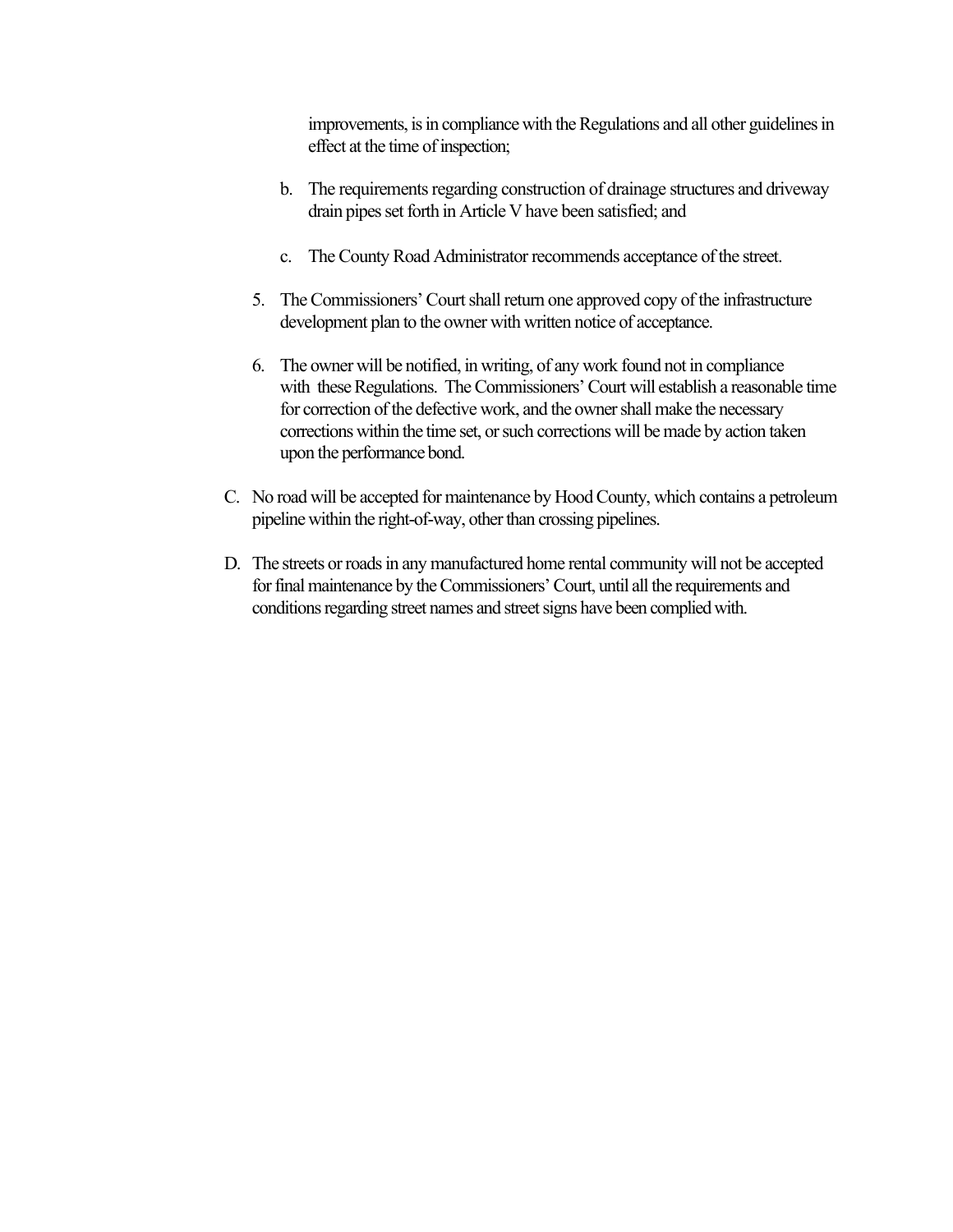# **Article V. Drainage and Flood Controls**

- Section 5.1 Compliance With Concept Plan. No infrastructure development plan for a proposed manufactured home rental community shall be approved unless the applicant has fulfilled any obligations relating to dedication and improvement of drainage facilities and flood controls serving the development which were imposed as conditions of concept plan approval for the manufactured home rental community.
- Section 5.2 Storm Water Runoff into County Drainage Facilities. The Director of Development may require detention of storm water runoff from any development being released into any County drainage ditch, swale, easement, culvert or other facility, or into any such drainage facility associated with an existing road, whether public or private, if existing downstream facilities are undersized or if downstream jurisdictions have detention requirements. If detention of storm water is required, the owner or property owners association shall assume full responsibility for maintenance of the lake or pond. This obligation shall run with the land and shall be a continuing obligation.
- Section 5.3 Sizing of Drainage Facilities. All drainage facilities including ditches, swales, drainage pipes, street curbs, gutter inlets, driveway/road culverts, and storm sewers shall be designed to intercept and transport runoff from the following frequency storm, based upon the classification of the permitted street affected by the drainage structure, as set forth below.

| <b>Storm Frequency</b> |
|------------------------|
| 25 Year                |
| 50 Year                |
| 100 Year               |
| 100 Year               |
| 100 Year               |
|                        |

- Section 5.4 Other Drainage Facilities. For all drainage facilities serving lots not intended for residential use, drainage and all drainage facilities shall be designed by a registered professional civil engineer according to 25-year storm event calculations(50-year event for arterial roadways).
- Section 5.5 Conveyance of 100-Year Storm Frequency Flows. In addition to design requirements in Section 5.3, the drainage system shall be designed to convey all channelized or concentrated flows from a 100-year frequency storm within defined rights-of-way or drainage easements, which shall not be narrower than twenty feet (20') in width. Lots located within or adjacent to the 100-year floodplain shall show on each lot the minimum recommended finished floor elevation, which shall not be less than two feet (2') above the 100-year floodplain elevation. The infrastructure development plan shall show the location of a minimum of one (1) permanent benchmark within the development which were used to establish the 100-year floodplain and recommended finished floor elevation in lots.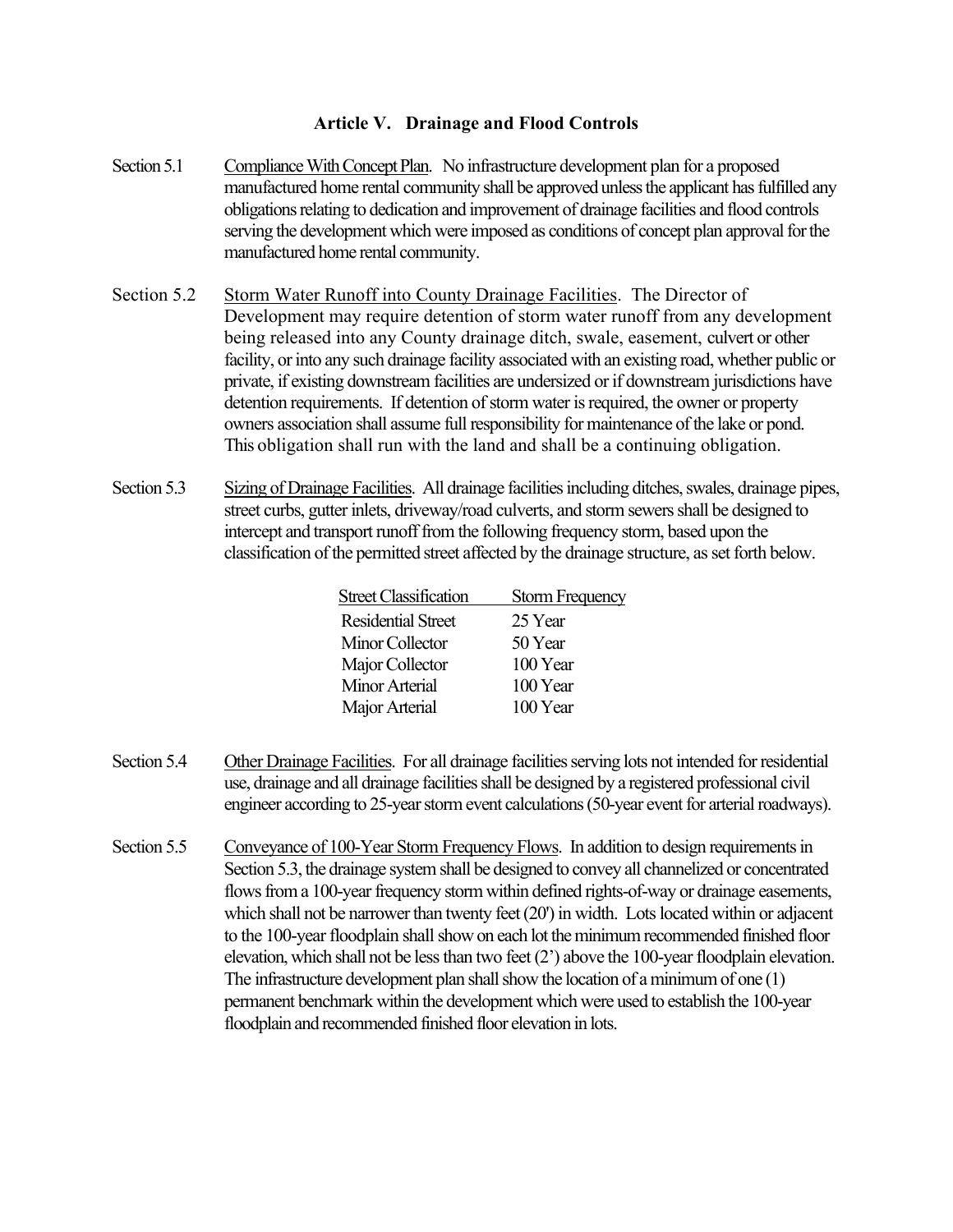- Section 5.6 Completion of Drainage System Prior to Acceptance of Road Maintenance. No streets will be accepted or approved by the County until all drainage structures, including drain pipes for all driveways constructed as of the final inspection date, have been: (a) installed by the owner and (b) inspected and approved by the County Road Administrator.
- Section 5.7 Lot Size. Lot sizes shall be determined in accordance with the concept plan approved pursuant to the Development Permit Regulations.
- Section 5.8 Maximum Headwater Elevation for Drainage Crossings. All roads, culverts underneath roads, and bridges shall be designed so that storm water runoff from the frequency storm event before crossing such road or bridge shall not produce a headwater elevation at the roadway greater than six inches (6") above the roadway crown elevation, based upon the classifications of streets affected by the drainage structure:

| <b>Street Classification</b> | <b>Storm Frequency</b> |
|------------------------------|------------------------|
| Residential Street           | 100 Year               |
| Minor Collector              | 100 Year               |
| Major Collector              | 100 Year               |
| Minor Arterial               | None                   |
| Major Arterial               | None                   |
|                              |                        |

- A. All roads and streets shall be designed and constructed to withstand the impact of water being impounded adjacent to and flowing over the road or street.
- B. This section does not apply to driveway culverts.

# Section 5.9 Drainage Plan Requirements

- A. A preliminary drainage conference with the Director of Development and a drainage plan are required prior to acceptance for filing of an application for approval of the infrastructure development plan for any manufactured home rental community. If desired, a preliminary drainage plan may be submitted. A drainage report shall be prepared by an engineer to accompany all drainage plans. The purpose of the Drainage Report is to identify and define conceptual solutions to the problems that may occur onsite and offsite as a result of the development.
- B. Drainage plans shall be prepared and sealed by a registered professional civil engineer who is licensed to practice in the State of Texas, and who is experienced in civil engineering work. The total cost for such engineering plans and specifications shall be borne by the owner, and shall be furnished to the Director of Development for review and approval. These plans shall include drainage facilities for both offsite and onsite drainage so that the proper transition between the two can be maintained. Criteria for onsite development shall also apply to offsite improvements.
- C. The construction of all improvements shall be in accordance with the current Standard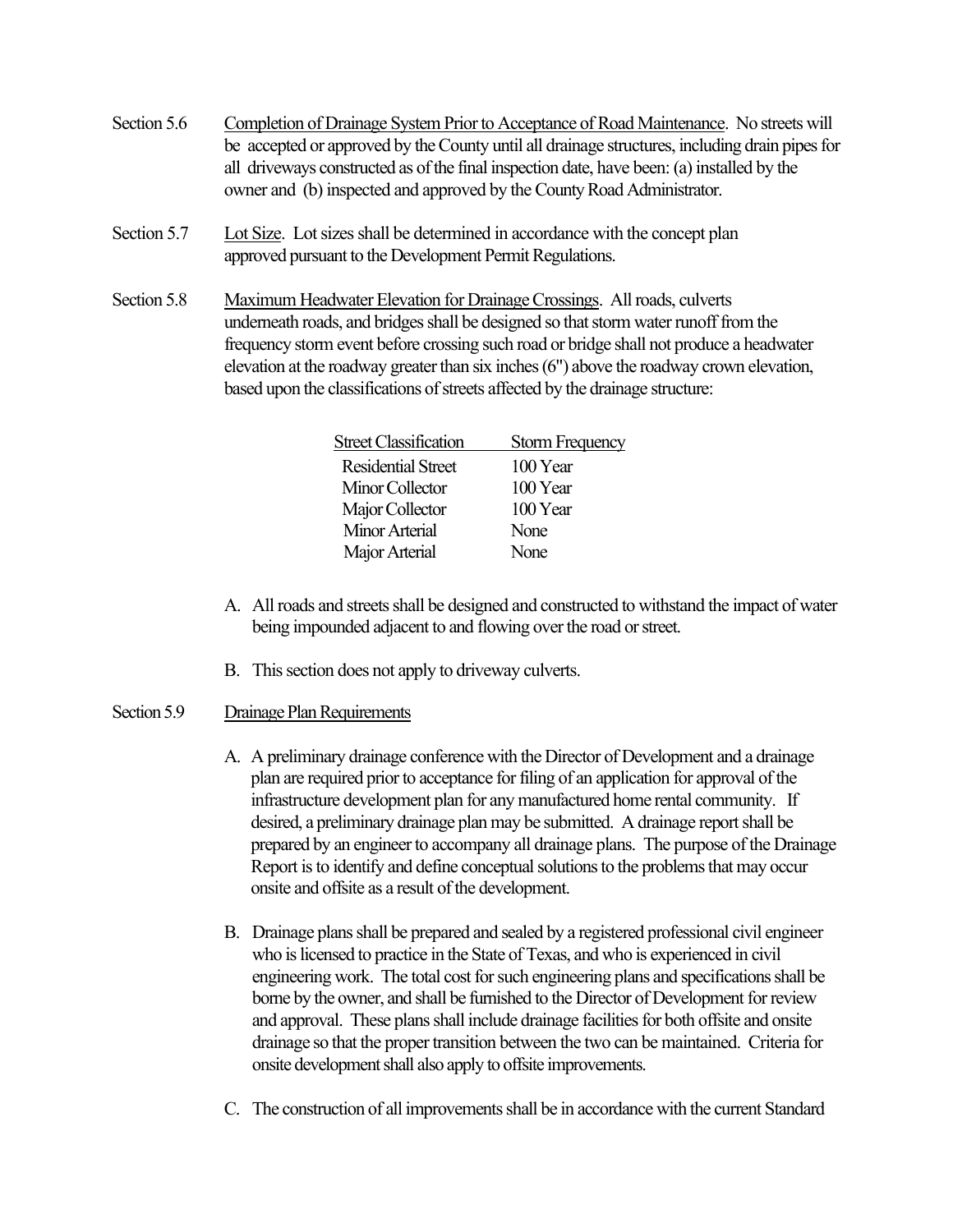Specifications for Public Works Construction for North Central Texas and the design standards of Hood County.

- D. Proposed floodplain alteration for purposes of development of a manufactured home rental community shall be shown on the drainage plan.
- E. The drainage plan for the infrastructure development plan shall be in conformity with the Hood County master drainage study in effect at the time the application for approval is submitted.
- Section 5.10 Drainage Design Methodology. Computations by a registered professional civil engineer, licensed to practice in the State of Texas, to support all drainage designs shall be submitted to the Director of Development for review. The methodologies shall be based upon commonly accepted engineering practices used within the area.
	- A. All computations of floodplains, culverts, channels, etc. shall be based upon fully developed upstream conditions.
	- B. A drainage area of six hundred forty (640) acres or greater is required within a contributing watershed to create a "floodplain." For areas of flow with less than six hundred forty (640) acres of contributing area, no floodplain shall be defined; however, any concentrated flow will necessitate the dedication of a drainage easement.
	- C. The selection of which method to use for calculating runoff depends upon the size of drainage area contributing runoff at the most downstream point of a project. The "Rational Method" is acceptable for situations in which the drainage area is less than two hundred (200) acres. A unit hydrograph method is required for situations with larger drainage areas and detention basins. Runoff computations shall be based upon fully developed watershed conditions in accordance with the uses proposed on the subdivision.

### Section 5.11 Floodplain Management

Development of a manufactured home rental community within the floodplain outside of the floodway may be authorized, only by obtaining a floodplain development permit issued by the Hood County Development Department. Any structures constructed within the floodplain must be above the base flood elevation. Development within the floodway is prohibited.

#### Section 5.12 Easements

- A. All floodplains and concentrated flows for the 100-year storm frequency shall be contained within a dedicated drainage easement(s) or right(s)-of-way.
- B. Where public drainage within the development traverses private property, provisions shall be made for drainage easements to allow for proper upkeep and future maintenance within the easement area. Determination of the proper size for drainage facilities is the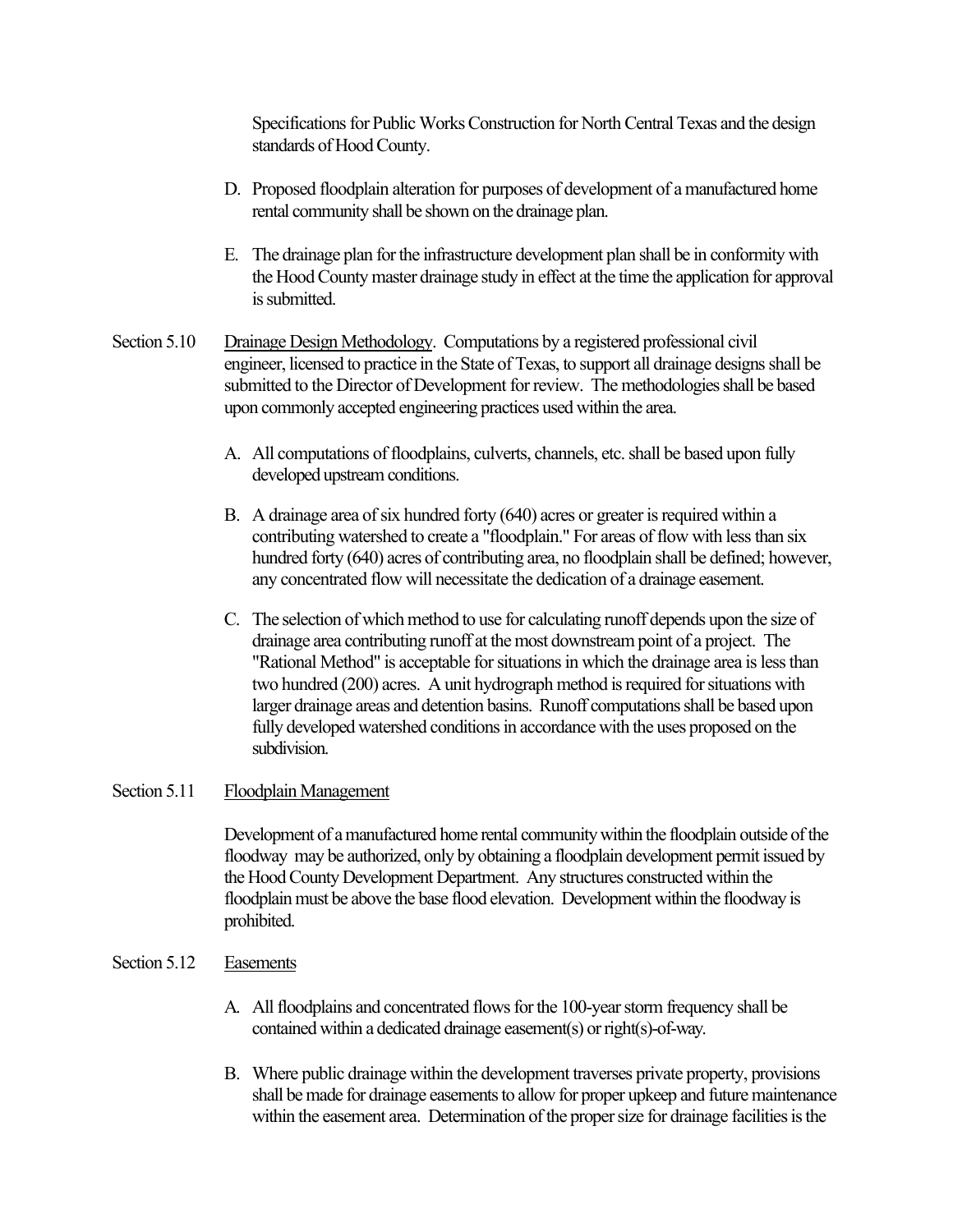responsibility of the developer's engineer.

### Section 5.13 Responsibilities of Owners

- A. The owner or developer of property to be developed shall be responsible for all storm drainage flowing through or abutting such property. This responsibility also includes drainage directed to that property by ultimate development as well as the drainage naturally flowing through the property by reason of topography. It is the intent of these Regulations that provision be made for storm drainage at such time as any property affected is proposed for development, use, or modification as a manufactured home rental community.
- B. Where the improvement or construction of a storm drainage facility is required along a property line common to two (2) or more owners, the owner hereafter proposing development of the property shall be responsible for the required improvements at the time of development, including the dedication of all necessary rights-of-way or easements, to accommodate the improvements.
- C. The property owner shall dedicate drainage easements and shall perform maintenance activities within the dedicated easements as required by these Regulations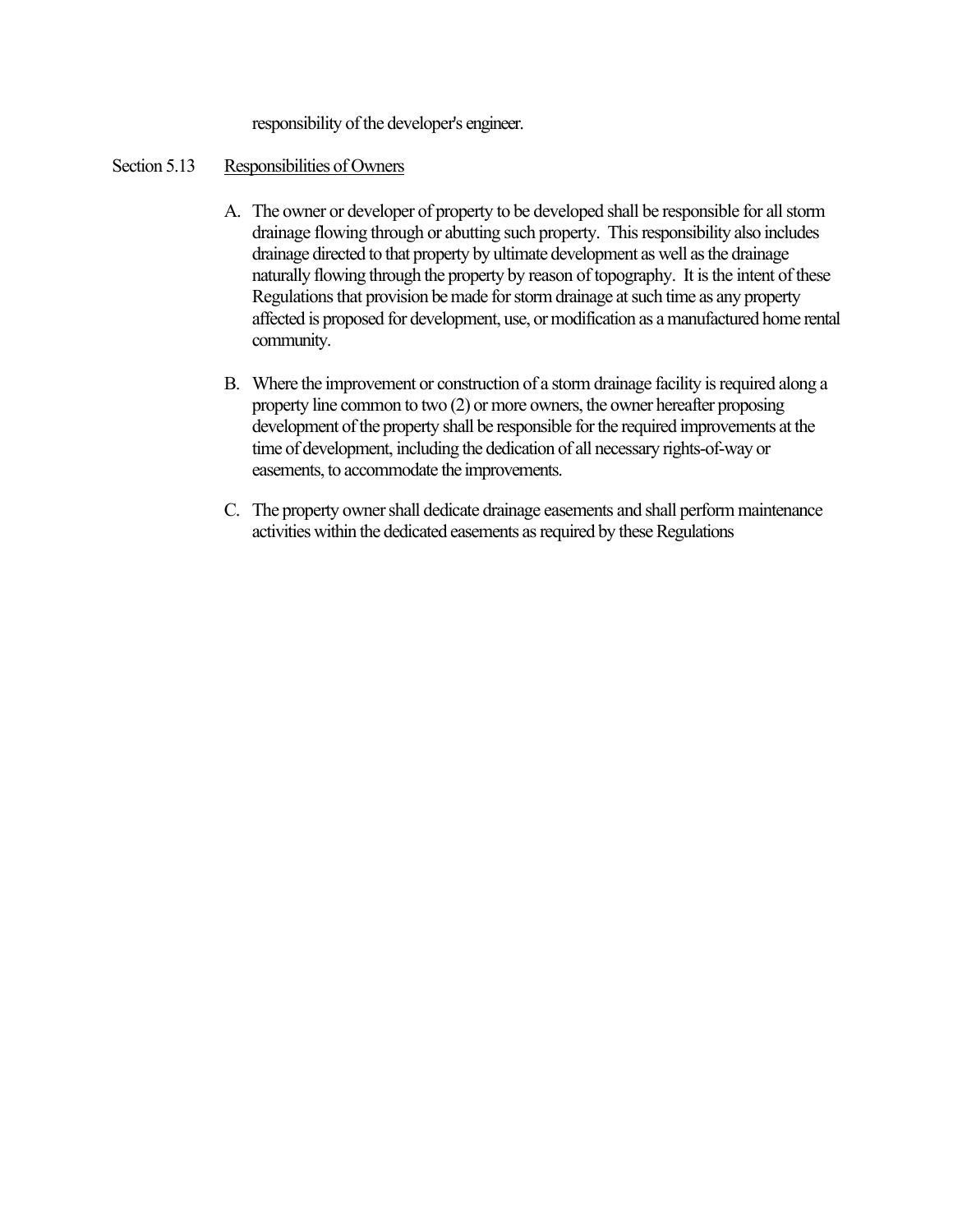## **Article VI. Water and Wastewater Standards**

- Section 6.1 Compliance With Concept Plan. No infrastructure development plan for a proposed manufactured home rental community shall be approved unless the applicant has fulfilled any obligations relating to dedication and improvement of water and wastewater facilities serving the development which were imposed as conditions of concept plan approval for the manufactured home rental community. The nature of water and wastewater facilities to serve the manufactured home rental community and the lot sizes necessary to accommodate such facilities shall be determined through concept plan approval.
- Section 6.2 Compliance with On-Site Sewage Rules. All manufactured home rental communities must be designed in compliance with the rules and regulations of the "On-Site Sewage Facilities Order for Hood County" where applicable.
- Section 6.3 Individual Septic Tanks. If wastewater service is to be provided through on-site sewage facilities, as may be authorized by a concept plan approved pursuant to the County's Development Permit Regulations, a soil evaluation of at least one site evaluation per each ten (10) lots must be made by a qualified registered sanitarian or professional engineer, and so noted on the infrastructure development plan, as well as a soil conservation map with the noted area identified.If soil conformation shows a wide variation, more soil evaluations will be required. A letter shall be provided, by the owner stating recommendations as to the type of on-site sewage facility to be installed. All facilities must be inspected and approved by the Hood County Health Department. All sewage disposal systems must be built in accordance with the Texas Commission on Environmental Quality's (TCEQ's) *"Construction Standards for Private Sewage Facilities"* (dated February 4, 1997), as may be amended, and in conformance with the Texas Department of Water Resources' *"Rules for Private Sewage Facilities Lake Granbury ",* as may be amended.
- Section 6.4 Fire Protection. A fire hydrant system, or other adequate source of water for fire fighting, shall be installed in all manufactured home rental communities which have a centralized water system, such that no residential structure built therein will be farther than five hundred feet (500') in a direct horizontal line along the road from such water source. No nonresidential structure shall be farther than three hundred feet (300') in a direct horizontal line along the road of a fire hydrant.
	- A. A centralized water system shall be defined herein as being a system of pipes, valves, tanks and/or other appliances and fittings that is to be used to distribute water to ten (10) or more lots.
	- B. All water systems shall meet the minimum requirements of AMUD or Title 30 of the Texas Administrative Code Chapter 290, as may be amended.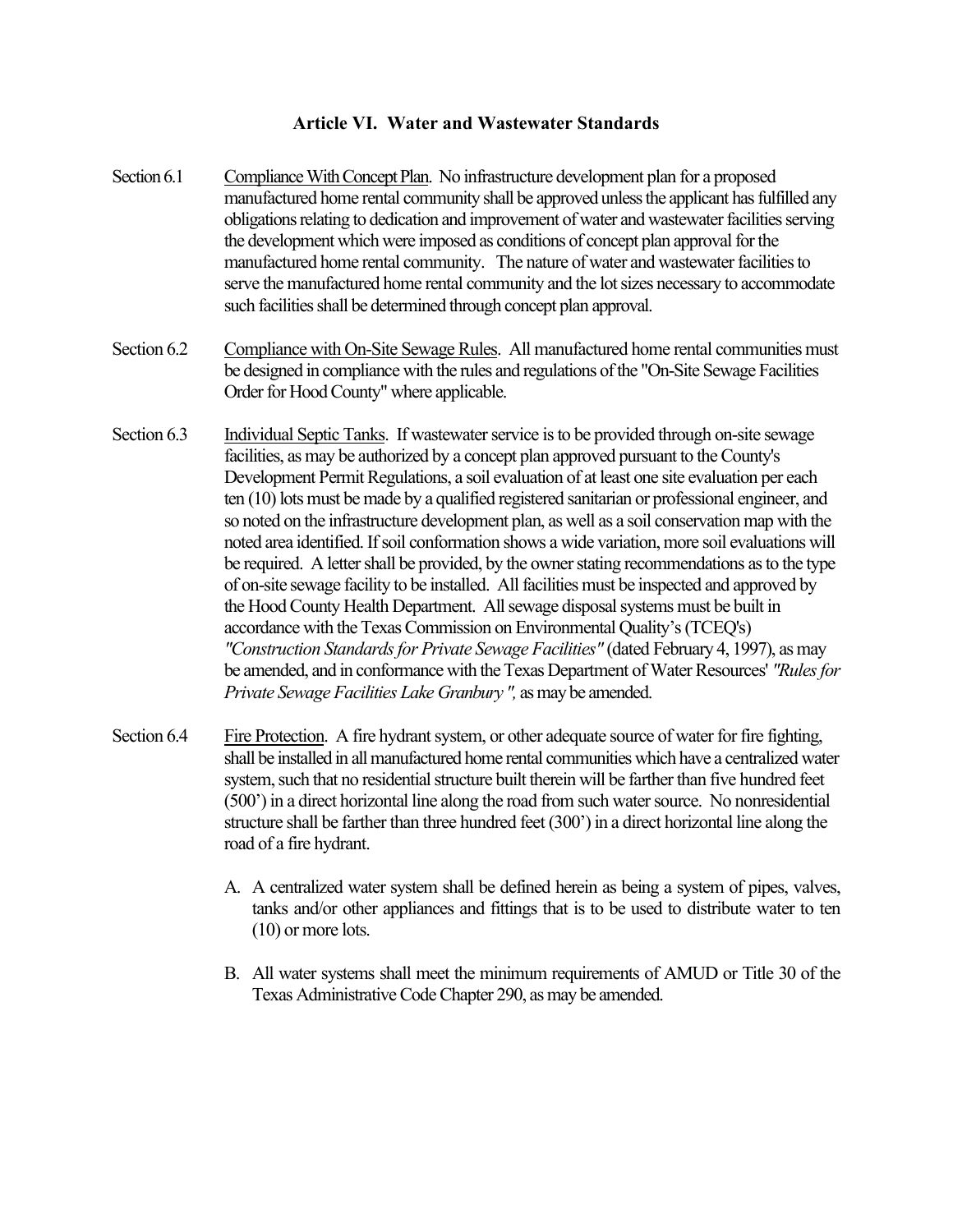- C. Each discharge required hereby shall be fed by pipe of at least six inches (6") inside diameter, and the size of all valves, fittings, and appliances shall be at least six inches (6") inside diameter, and the discharge opening shall be equipped with a male fitting with National Standard threads which shall be capped to prevent damage to the threads. All water lines shall maintain a pressure of no less than 40 pounds per square inch (40 psi).
- D. The fire fighting water sources and access roads shall be indicated on the infrastructure development plan, and after approval by the Commissioners' Court, the owner shall furnish one copy of the plan to the County Fire Marshall for reproduction and distribution to the fire department(s).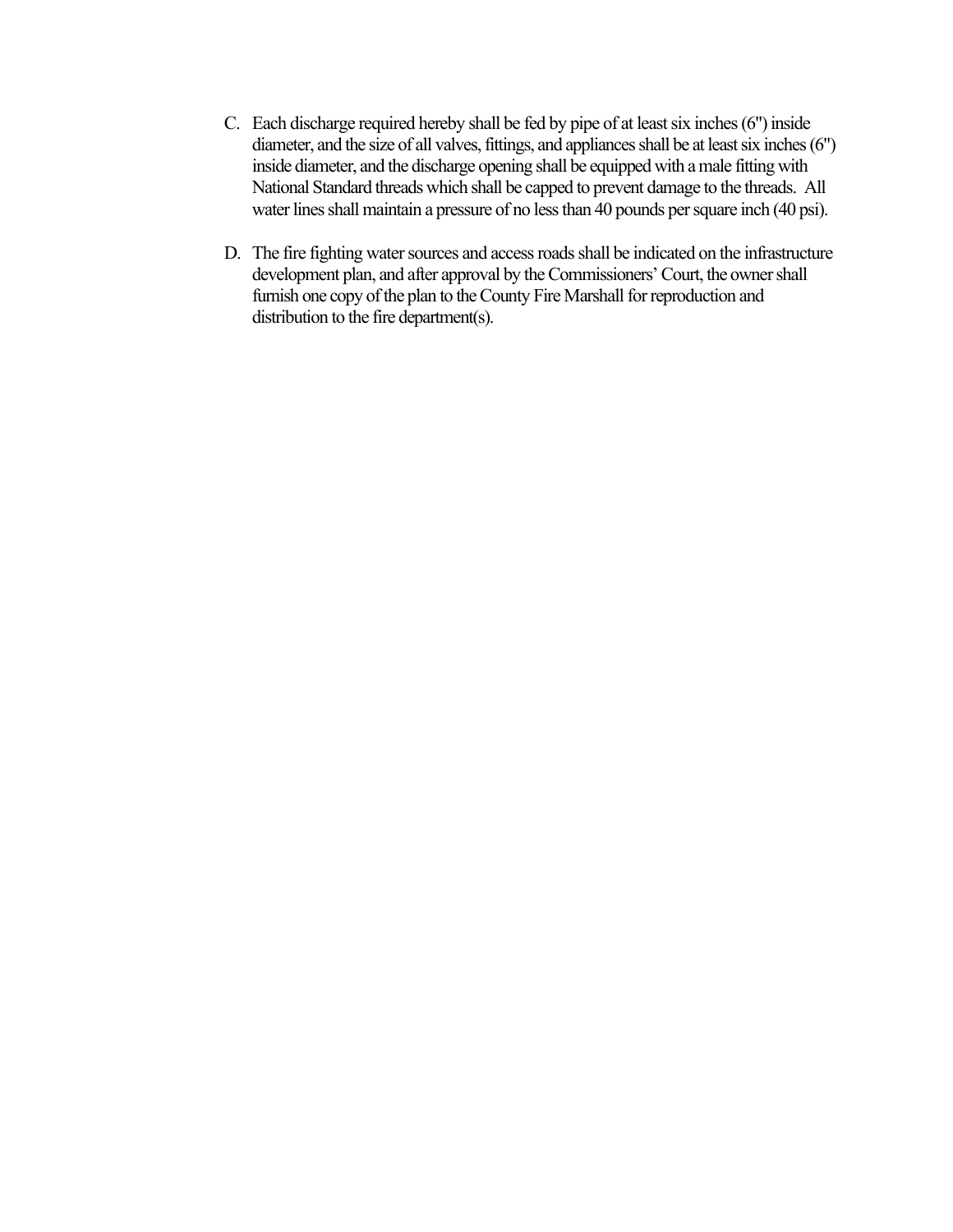# **Article VII. Variances and Appeals**

- Section 7.1 Reviewing Body. The Commissioners' Court shall review requests for variances or appeals to these Regulations upon written appeal from the property owner or the owner's designated representative. The Court may approve, conditionally approve or deny the variance. The decision of the Commissioners'Court whether to grant or deny a variance under any circumstance is at the Court's complete discretion, and such decision will be final.
- Section 7.2 Criteria for Variances. A variance to the terms of these regulations may be granted if consistent with the general purpose and intent of these regulations and in accordance with any applicable rules contained in the regulations. The following factors will be considered in evaluating a request for variance:
	- A. Whether strict enforcement of the Regulations would deny the applicant the privileges of similarly situated property with similarly timed development, taking into consideration the characteristics of the property in relation to such other property; and;
	- B. That the granting of the variance will not be detrimental to the public health, safety and welfare, or injurious to other property, or will not prevent the orderly development of the land in the area in accordance with these and other development and health and safety regulations; and
	- C. Whether there are special circumstances or conditions affecting the land involved in the proposed development such that strict application of the provisions of these Regulations would deprive the applicant of the responsible use of the applicant's land and that failure to approve the variance would result in undue hardship to the applicant. Pecuniary hardship, standing alone, shall not be deemed to constitute undue hardship.
- Section 7.3 Application Materials. Any person who wishes to receive a variance should apply in writing to the Director of Development with a list of, and detailed justification for, any variance(s) requested. The request(s) shall be included with the application for approval of an infrastructure development plan, unless the matter requiring a variance does not become apparent until after the infrastructure plan has been approved.

### Section 7.4 Procedures for Review

- A. Variance requests shall be submitted with an infrastructure development plan application and shall be processed in accordance with the provisions of Article III.
- B. Variance requests shall be acted upon in the same time prescribed for taking final action on the infrastructure development plan, pursuant to Article III.

### Section 7.5 Appeals

A. An applicant for approval of an infrastructure development plan for a manufactured home rental community may appeal the decision of the Director of Development and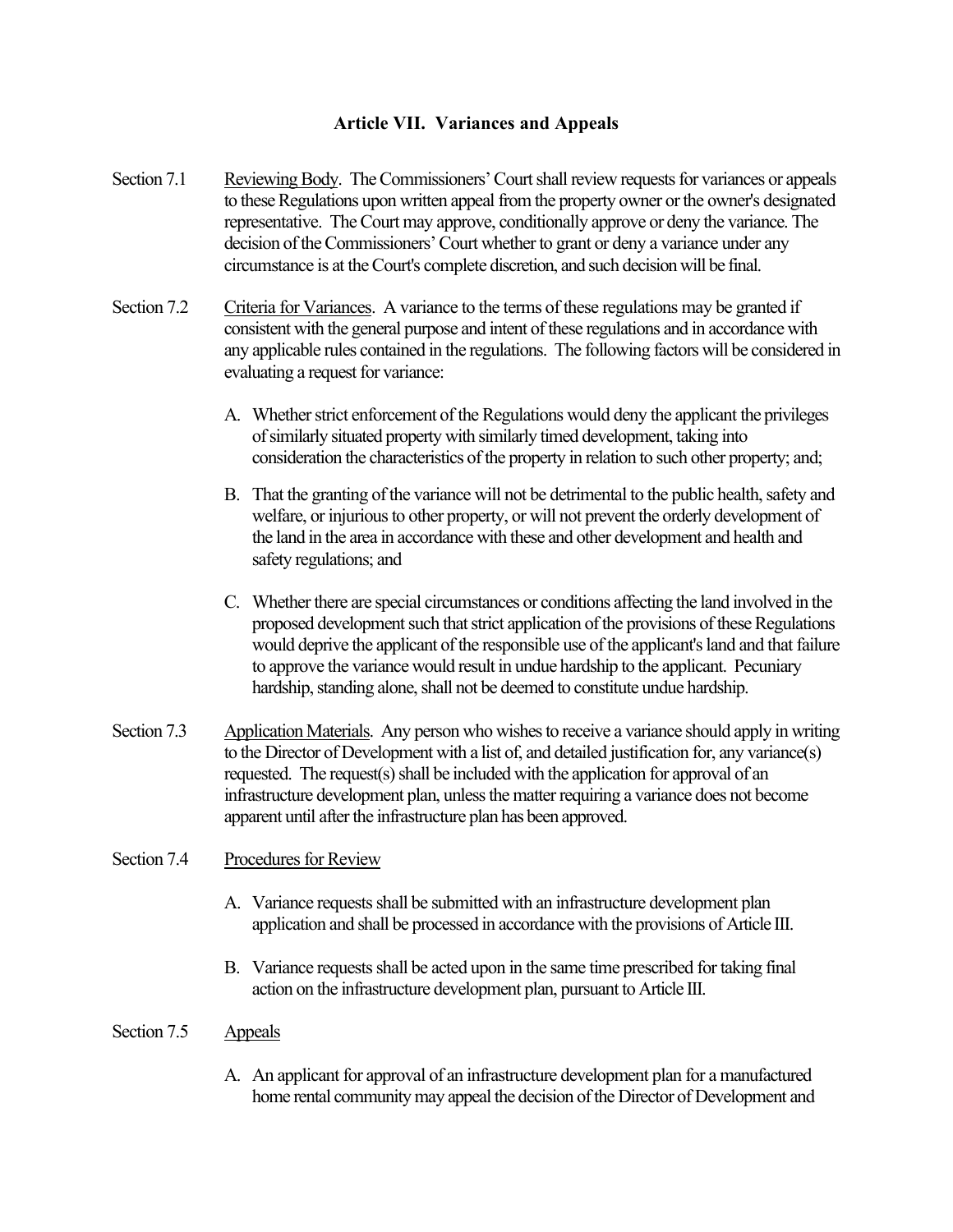Compliance concerning the proportionality of a dedication or construction requirement made pursuant to Section 3.14 by submitting a written request for review of the determination by the Commissioners'Court within five (5) business days of receiving such determination from the Superintendent.

B. The appeal shall be decided by the Court, in conjunction with its final action on the application for approval of the development plan. The Court may uphold the determination of the Director, modify the requirement imposed or grant the relief requested by the appellant. Appeals shall be acted upon in the same time prescribed for taking final action on the infrastructure development plan, pursuant to Article III.